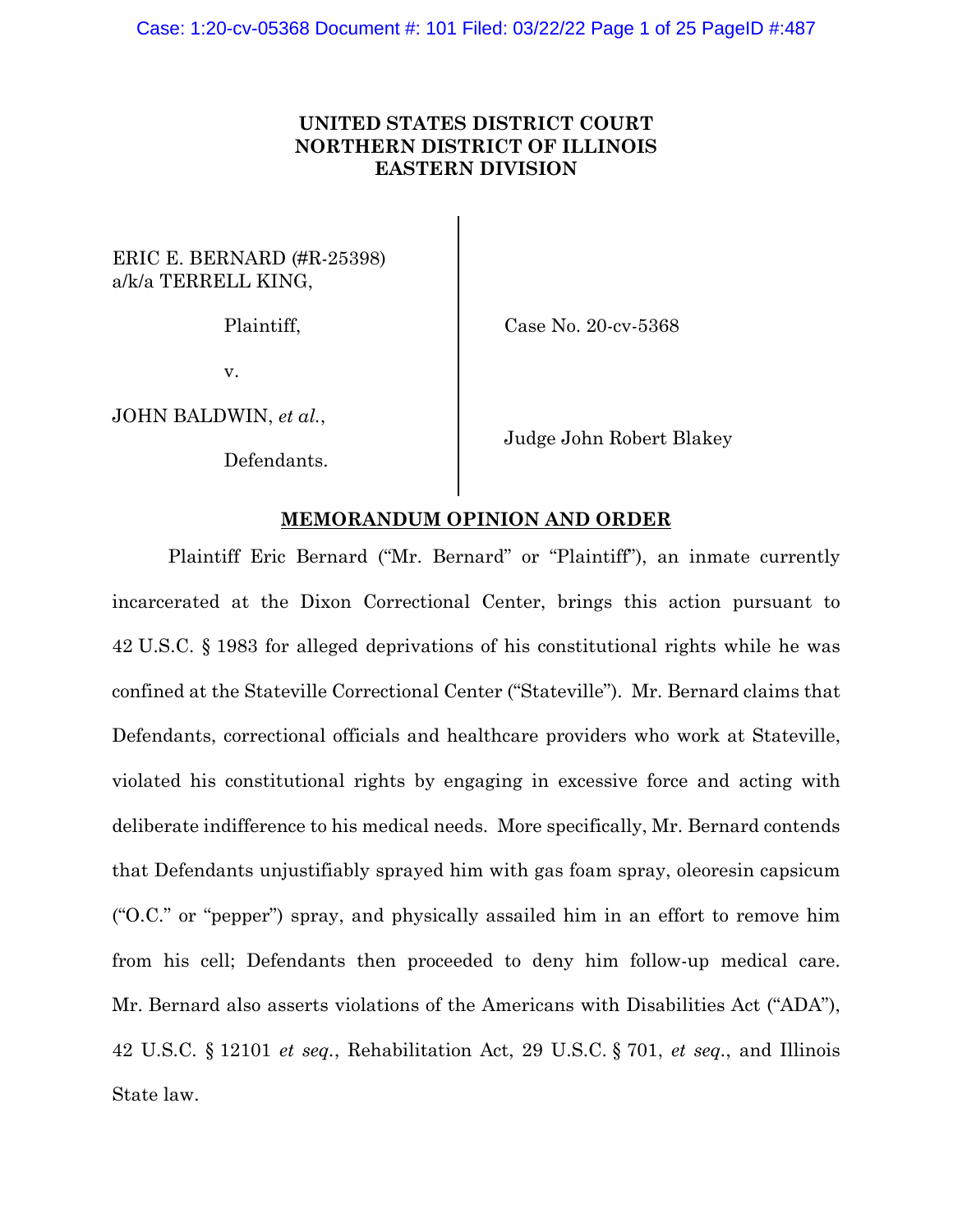# Case: 1:20-cv-05368 Document #: 101 Filed: 03/22/22 Page 2 of 25 PageID #:488

Defendants seek dismissal of a patchwork of Plaintiff's claims. Defendant Jacqueline Adjaley ("Adjaley"), a certified nurse assistant at Stateville, moves to dismiss Plaintiff's claim of intentional infliction of emotional distress ("IIED") against her. *See* [69]. Defendant Wexford Health Sources, Inc. ("Wexford"), a private corporation that contracts with the State of Illinois to provide healthcare services at Illinois Department of Corrections ("IDOC") prisons, moves to dismiss the entirety of Plaintiff's complaint. *Id*. The correctional center officers and employees (the "IDOC Defendants") move to dismiss Plaintiff's *Monell* claim against Defendant Jeffreys (Count III) and Plaintiff's Illinois state law claims (Count VIII and Count IX). In addition, two IDOC employees, Defendant Pfister and Defendant Miles, move to dismiss Plaintiff's excessive force (Count II), denial of medical care (Count IV), failure to intervene (Count V), ADA (Count VI) and Rehabilitation Act (Count VII) claims as asserted against them. *See* [84].

For the following reasons, the Court grants Defendants' motion [69], and grants in part, and denies in part, Defendants' motion, [84].

# **I. Legal Standard**

Federal Rule of Civil Procedure 12(b)(6) allows a defendant to move to dismiss a complaint that fails to "state a claim upon which relief can be granted." Fed. R. Civ. P. 12(b)(6). A motion to dismiss challenges the sufficiency of the complaint, not its merits. *Gibson v. City of Chi.*, 910 F.2d 1510, 1520 (7th Cir. 1990). When deciding a motion to dismiss, the court accepts as true all factual allegations in the complaint and draws all inferences in the plaintiff's favor. Courts are not,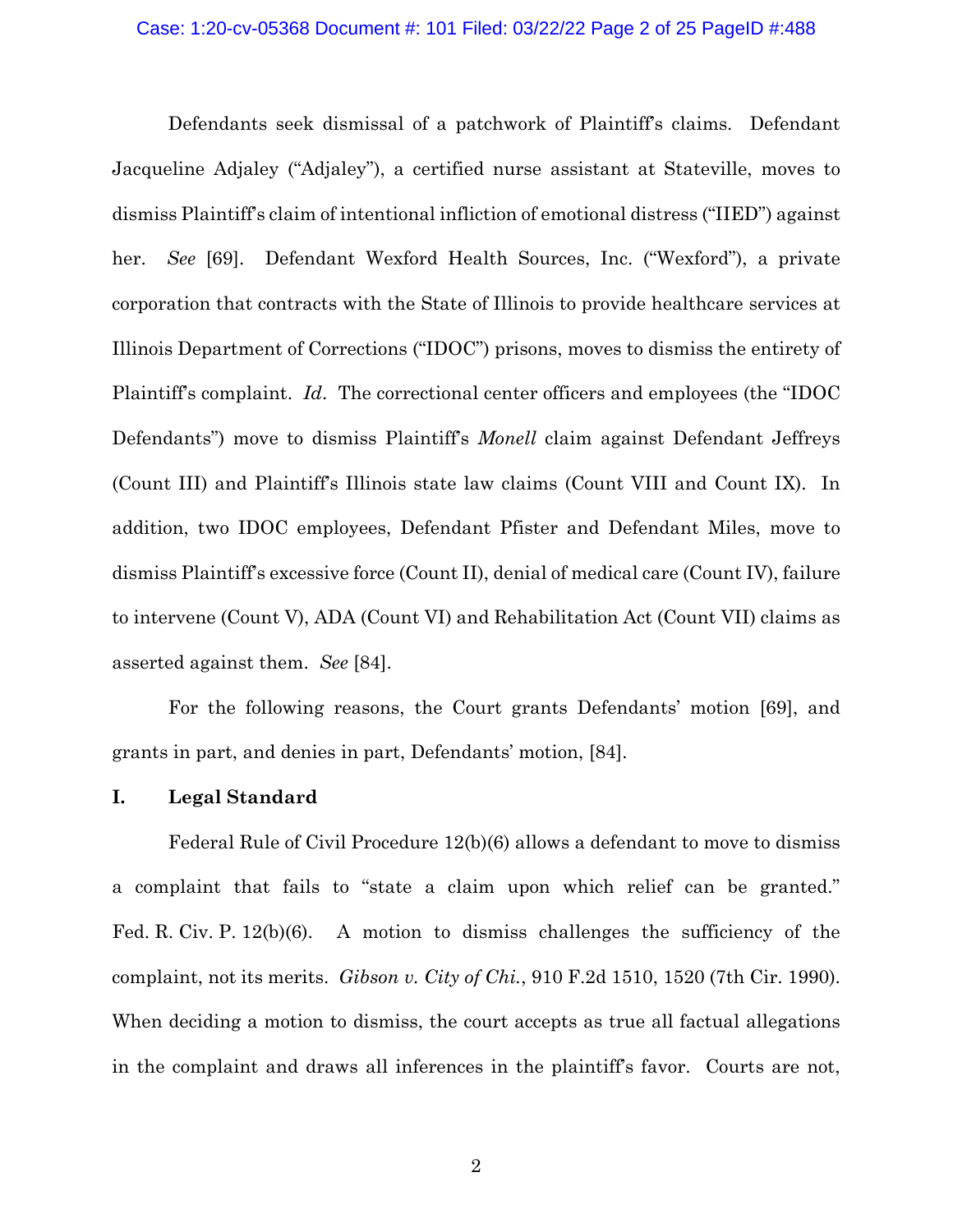#### Case: 1:20-cv-05368 Document #: 101 Filed: 03/22/22 Page 3 of 25 PageID #:489

however, "obliged to accept as true legal conclusions or unsupported conclusions of fact." *Hickey v. O'Bannon*, 287 F.3d 656, 658 (7th Cir. 2002).

The complaint must contain a "short and plain statement of the claim showing that the pleader is entitled to relief," Fed. R. Civ. P. 8(a)(2), and allege facts that are "enough to raise a right to relief above the speculative level," *Bell Atlantic Corp. v. Twombly*, 550 U.S. 544, 555 (2007). Although "detailed factual allegations" are not required, mere "labels," "conclusions," or "formulaic recitation[s] of the elements of a cause of action" are not enough. *Id*. The complaint must include "enough facts to state a claim to relief that is plausible on its face." *Hecker v. Deere & Co.*, 556 F.3d 575, 580 (7th Cir. 2009) (citation and quotation marks omitted). To be facially plausible, the complaint must allow "the court to draw the reasonable inference that the defendant is liable for the misconduct alleged." *Ashcroft v. Iqbal*, 556 U.S. 662, 678 (2009) (citing *Twombly*, 550 U.S. at 556).

## **II. Background[1](#page-2-0)**

Mr. Bernard is an IDOC inmate presently incarcerated at the Dixon Correctional Center. [57] ¶ 9. Mr. Bernard has a long history of mental health issues; he has been diagnosed with schizoaffective, post-traumatic stress, antisocial personality and borderline personality disorders. *Id*. ¶ 27. Given his mental health diagnoses, Mr. Bernard was placed on continual crisis watch and placed under observation while detained at Stateville. *Id*. ¶ 34.

<span id="page-2-0"></span><sup>&</sup>lt;sup>1</sup> The Court draws the facts from Plaintiff's Third Amended Complaint, [57], and presumes them to be true for the purposes of resolving Defendants' motions to dismiss. *See Virnich v. Vorwald*, 664 F.3d 206, 212 (7th Cir. 2011); *Local 15, Int'l Bhd. of Elec. Workers, AFL-CIO v. Exelon Corp.*, 495 F.3d 779, 782 (7th Cir. 2007).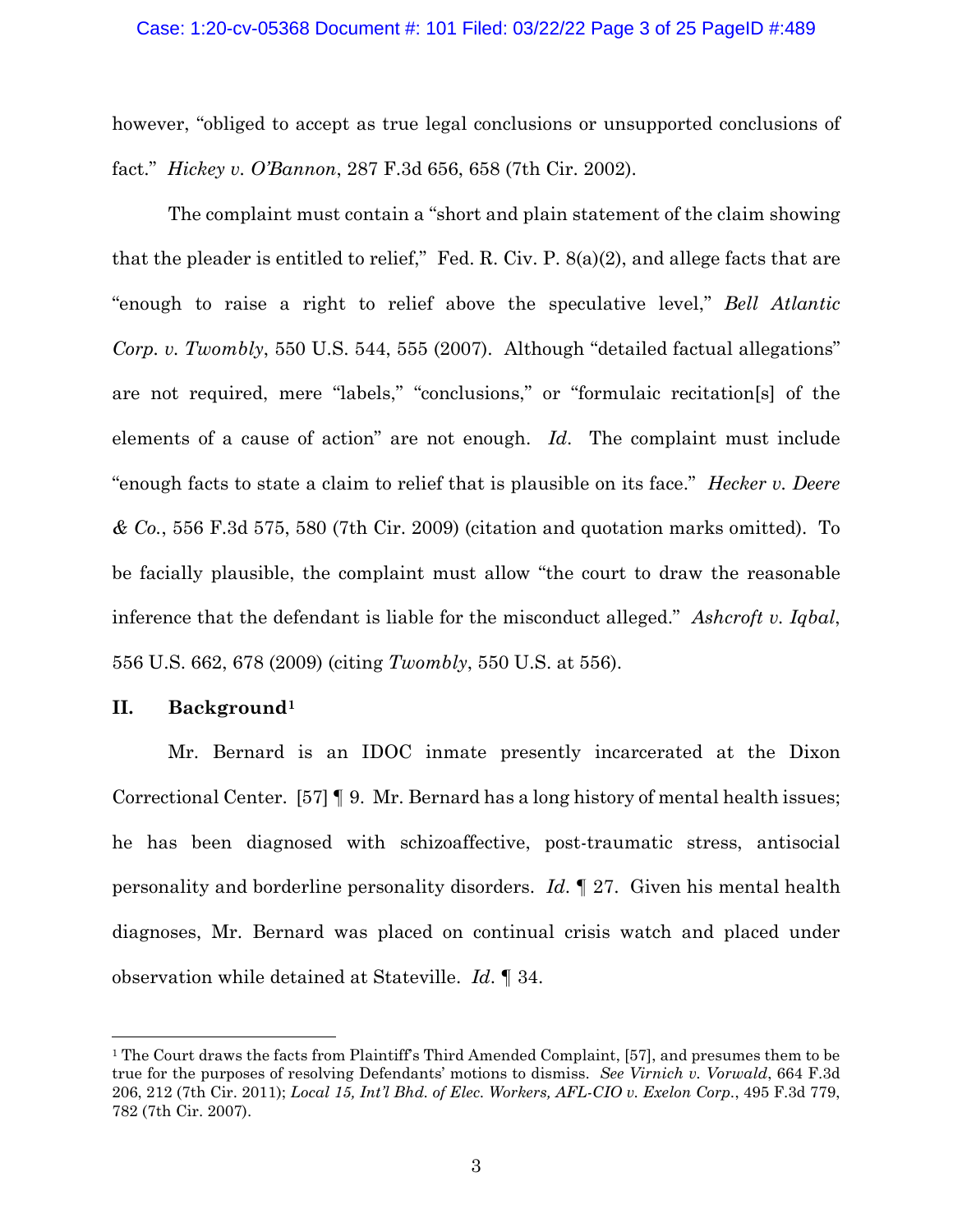#### Case: 1:20-cv-05368 Document #: 101 Filed: 03/22/22 Page 4 of 25 PageID #:490

In March 2019, he suffered a severe medical event that left him with extreme body and muscle weakness, an inability to speak and an inability to move the entire right side of his body. *Id*. ¶ 28. He is unable to walk, stand, or sit up without assistance. *Id.* He was placed in the Health Care Unit at Stateville to facilitate his continuous care, physical therapy and rehabilitative care following the incident. *Id.* ¶¶ 29–31. Given his fragile condition, IDOC officers regularly assigned to the Health Care Unit became "personally familiar with his physical limitations." *Id*. ¶ 33. IDOC employees were trained in the proper process for removing Plaintiff from his cell, and several Defendants previously participated in a successful cell extraction of Plaintiff without resorting to physical violence or abuse. *Id*. ¶¶ 35–36.

In August 2019, Mr. Bernard's environment turned hostile; Defendants Thomas and Jenkins, two correctional officer sergeants, made threatening remarks to Plaintiff and he was forced to sleep in his cell without a mattress for approximately ten days. *Id*. ¶¶ 37–38. On August 27, Defendant Mirsky requested that Mr. Bernard be placed in four-point restraints; Defendant Major Berry instructed a tactical unit to perform a cell extraction of Mr. Bernard in order to do so. *Id*. ¶¶ 39–40. The tactical team, comprised of Defendants Johnson, Koch, Thomas, Guttosch, Mrozik and McCurdy ("Correctional Officer Defendants"[2](#page-3-0)), approached Mr. Bernard's cell

<span id="page-3-0"></span><sup>2</sup> Defendant Jenkins (an IDOC correctional lieutenant and IDOC Defendant, [57] ¶ 16) is not alleged to have been present during the cell extraction, *see* [57] ¶¶ 41 (describing the tactical team as comprised of "Defendants Sgt. Johnson, Sgt. Koch, Sgt. Thomas, Defendant Officers Guttosch, Mrozik and McCurdy"), 45 (identifying the Defendants "present for the cell extraction" as "Defendants Koch, Johnson, Guttosch, Mrozik, and McCurdy"), but Plaintiff does assert that Defendant Jenkins: (1) was regularly assigned to the health care unit where Mr. Bernard was housed and became familiar with Plaintiff's physical limitations as a result, *id.* ¶ 33; and (2) made threatening statements to Plaintiff in the weeks leading up to the cell extraction, *id.* ¶ 38.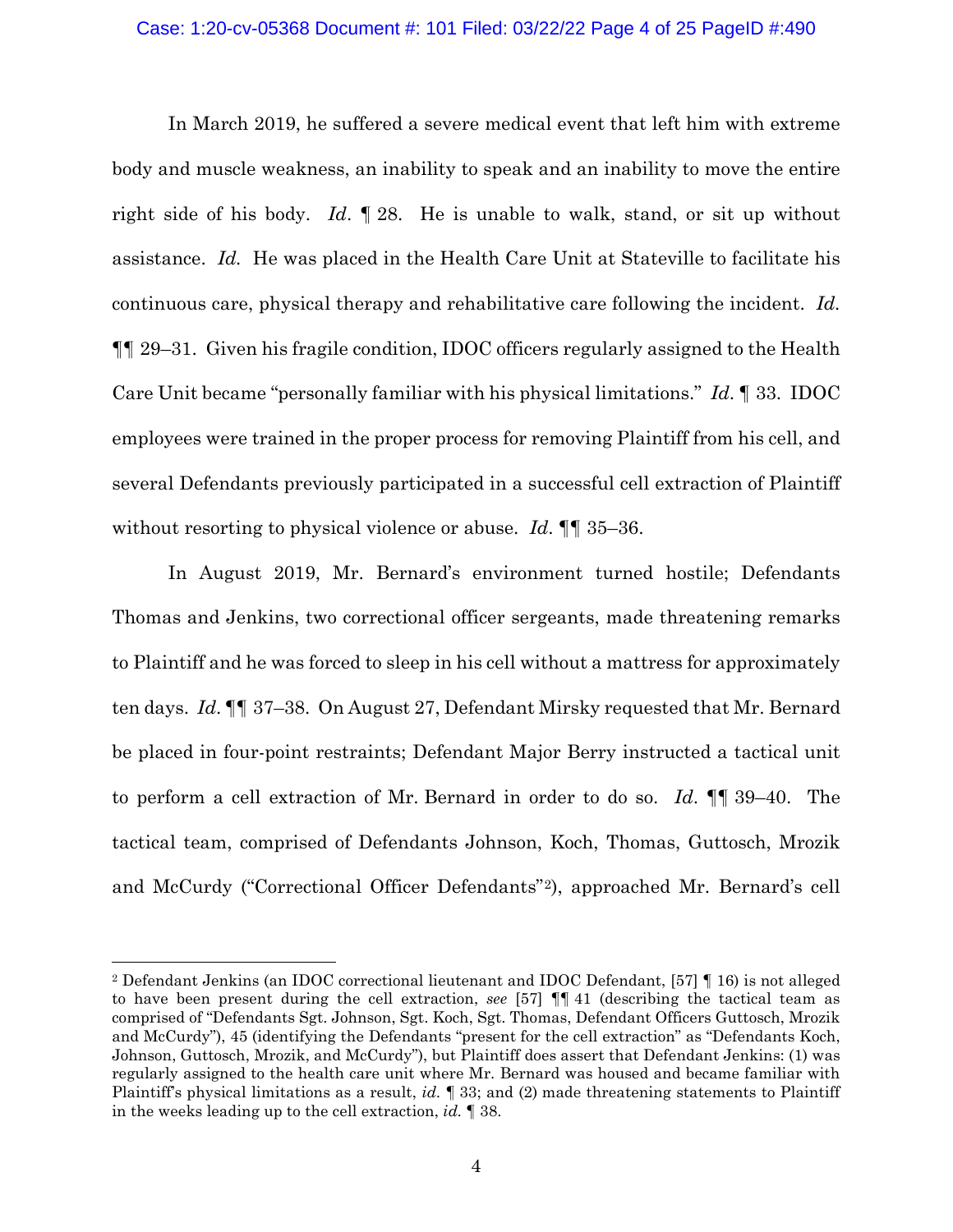#### Case: 1:20-cv-05368 Document #: 101 Filed: 03/22/22 Page 5 of 25 PageID #:491

and instructed him to walk towards them in order to be "cuffed." *Id.* ¶¶ 41–42. Mr. Bernard failed to comply with the Correctional Officer Defendants' commands. *Id*. ¶¶ 43–48. Indeed, Mr. Bernard could not comply with their commands given his severe physical limitations. *Id*. ¶¶ 46, 48. The Correctional Officer Defendants then warned Mr. Bernard that they would give "three more direct orders before utilizing the gas foam spray and would extract him by force," at which point numerous inmates housed nearby began to yell that Mr. Bernard is immobile and would be unable to comply with the demands. *Id*. ¶¶ 46–47. The Correctional Officer Defendants, disregarding their alleged knowledge of Mr. Bernard's physical limitations and the pleas of the nearby inmates, resorted to force. *Id.* ¶¶ 49, 52–55. They showered Mr. Bernard with gas foam spray, pepper spray, and physically and verbally assailed him until they were able to place him in shackles. *Id*. ¶¶ 49–57. As a result of the forceful extraction, Mr. Bernard suffered bruising, pain and a facial laceration. *Id*. ¶ 58. He also experienced severe discomfort and distress as a result of his chemical exposure. *Id*. ¶¶ 49, 52.

Following the cell-removal, the Correctional Officer Defendants tied Mr. Bernard's hands and feet together and carried him to a shower. *Id*. ¶¶ 60–62. They attempted to seat Mr. Bernard in a chair inside the shower, but given his physical impairments, Mr. Bernard was unable to sit upright and fell to the shower floor. *Id.* ¶¶ 62–64. There he remained, "forced to lie limp on the dirty shower floor struggling to breathe while a fellow inmate yelled out for someone to help him." *Id*. ¶¶ 65–66. After some time, "medical staff intervened" and returned Mr. Bernard to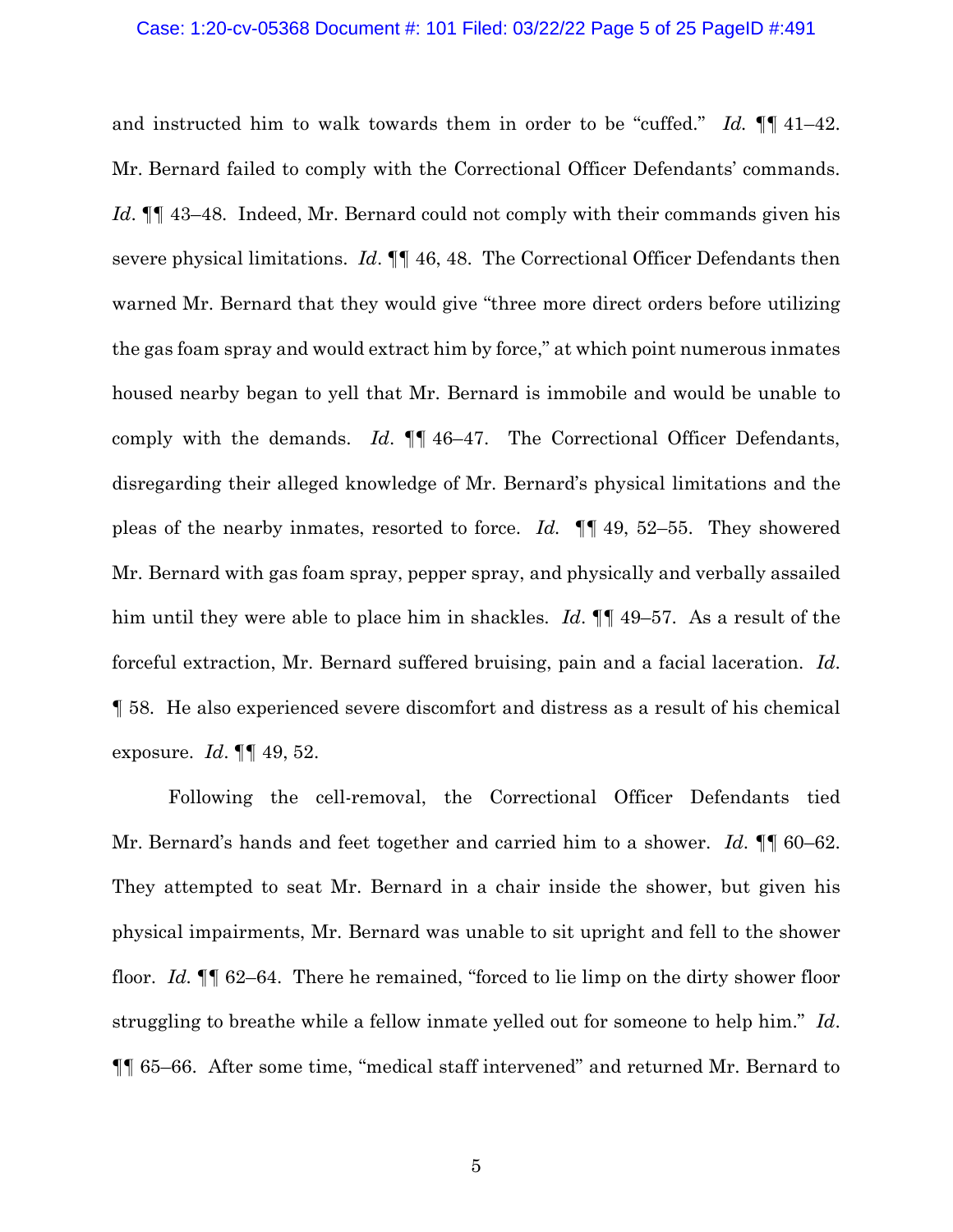#### Case: 1:20-cv-05368 Document #: 101 Filed: 03/22/22 Page 6 of 25 PageID #:492

his cell, where he was placed in four-point restraints. *Id*. ¶¶ 68, 70–71. Members of the medical staff attempted to remove the residual gas foam spray and pepper spray from Mr. Bernard's skin, but he was not fully cleaned until the following morning "when a healthcare worker bathed Mr. Bernard with soap and water [and] washed his hair and flushed his eyes." *Id*. ¶ 72.

In September 2020, Mr. Bernard filed this complaint asserting violations of his constitutional rights, various state laws, and the ADA and Rehabilitation Act. *See*  [1], [57]. Mr. Bernard seeks monetary damages and an order enjoining Defendants from "causing Mr. Bernard to be subjected to IDOC's cell extraction policy that requires him to ambulate to the cell door to be handcuffed or that does not account for and accommodate his physical disability and mental illness." [57] ¶¶ 1–5.

# **III. Analysis**

# **A. IIED Against Defendant Adjaley**

In order to state a claim for intentional infliction of emotional distress, Plaintiff must allege: "(1) the defendant's conduct was truly extreme and outrageous; (2) the defendant intended to inflict severe emotional distress (or knew that there was at least a high probability that its conduct would cause severe emotional distress); and (3) the defendant's conduct did in fact cause severe emotional distress." *Aleman v. McDonald's Corp.*, No. 20-CV-6925, 2021 WL 3418857, at \*5 (N.D. Ill. Aug. 5, 2021) (quoting *Richards v. U.S. Steel*, 869 F.3d 557, 566 (7th Cir. 2017)); *see also Feltmeier v. Feltmeier*, 798 N.E.2d 75, 80 (Ill. 2003). The conduct must be "so extreme as to go beyond all possible bounds of decency and be regarded as intolerable in a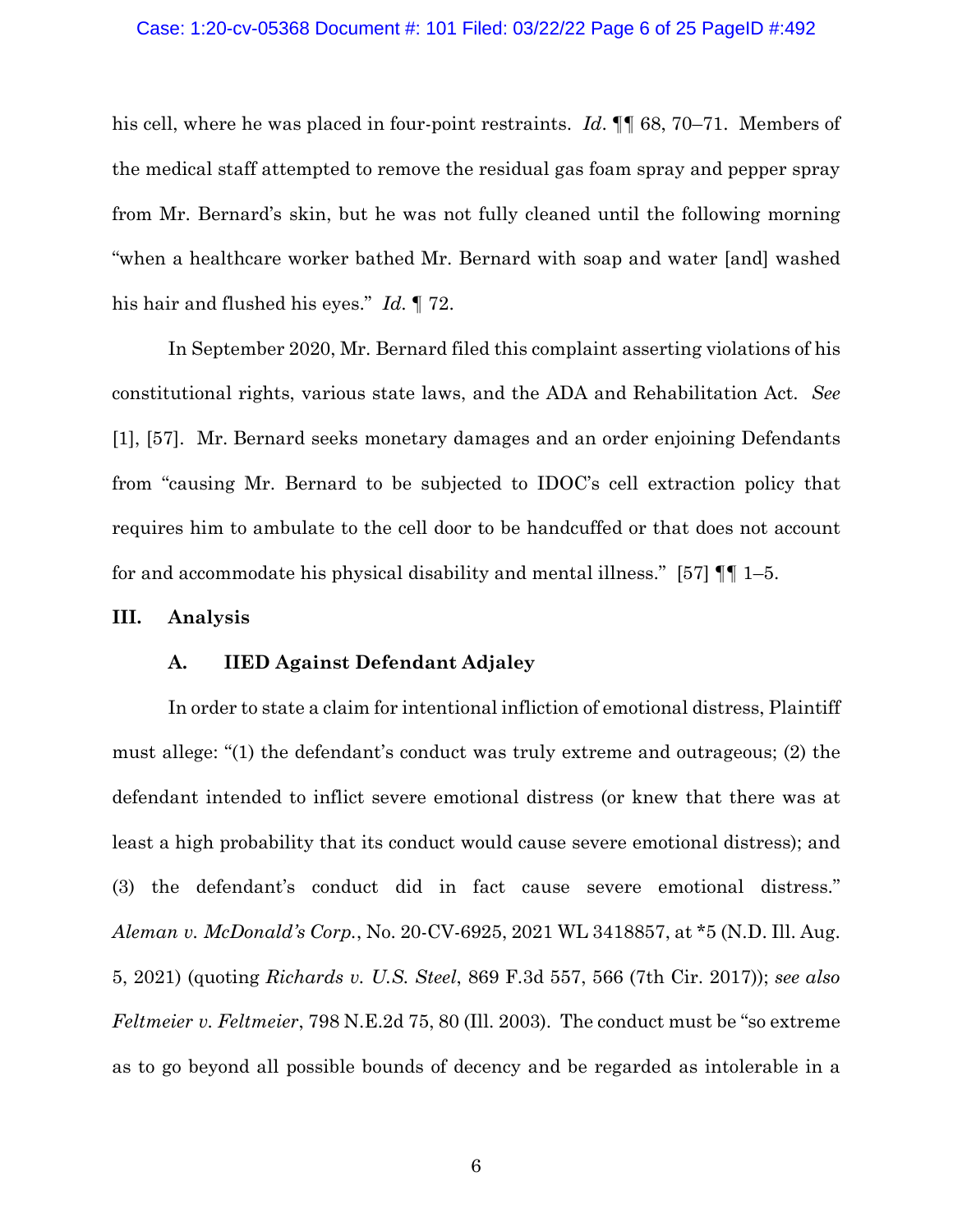### Case: 1:20-cv-05368 Document #: 101 Filed: 03/22/22 Page 7 of 25 PageID #:493

civilized community." *Dixon v. Cty. of Cook*, 819 F.3d 343, 351 (7th Cir. 2016) (internal quotation marks and citations omitted). To determine whether the conduct alleged is extreme and outrageous as required to state a claim, courts employ an objective standard, taking into consideration the particular facts of the case. *Lewis v. Sch. Dist. #70*, 523 F.3d 730, 747 (7th Cir. 2008) (citing *Honaker v. Smith*, 256 F.3d 477, 490 (7th Cir. 2001)). Illinois courts also consider a number of nonexclusive factors that may inform the analysis, including: (1) the degree of power or authority that a defendant has over a plaintiff; (2) whether the defendant reasonably believed that his objective was legitimate; and (3) whether the plaintiff is particularly susceptible to emotional distress because of some physical or mental condition or peculiarity. *Id*. (citing *Honaker*, 256 F.3d at 490–92).

Plaintiff lodges an intentional infliction of emotional distress claim against Defendant Jacqueline Adjaley, alongside several of the Correctional Officer Defendants (Defendants Thomas, Koch, Mrozik, Guttosch, McCurdy) and Defendant Jenkins, as discussed in greater detail below, *see infra, Section III.E*. Defendant Jacqueline Adjaley is, as a certified nurse assistant, the "sole medical Defendant in Count IX." [69] at 2. As such, Defendant Adjaley argues that because "the basis of the IIED claim asserted in Count IX is the allegations of excessive force used by the correctional officers during the cell extraction," and "Plaintiff does not make any allegations that even remotely indicate that Adjaley was involved in the cell extraction," the claim against her should be dismissed. *Id*. at 2–3.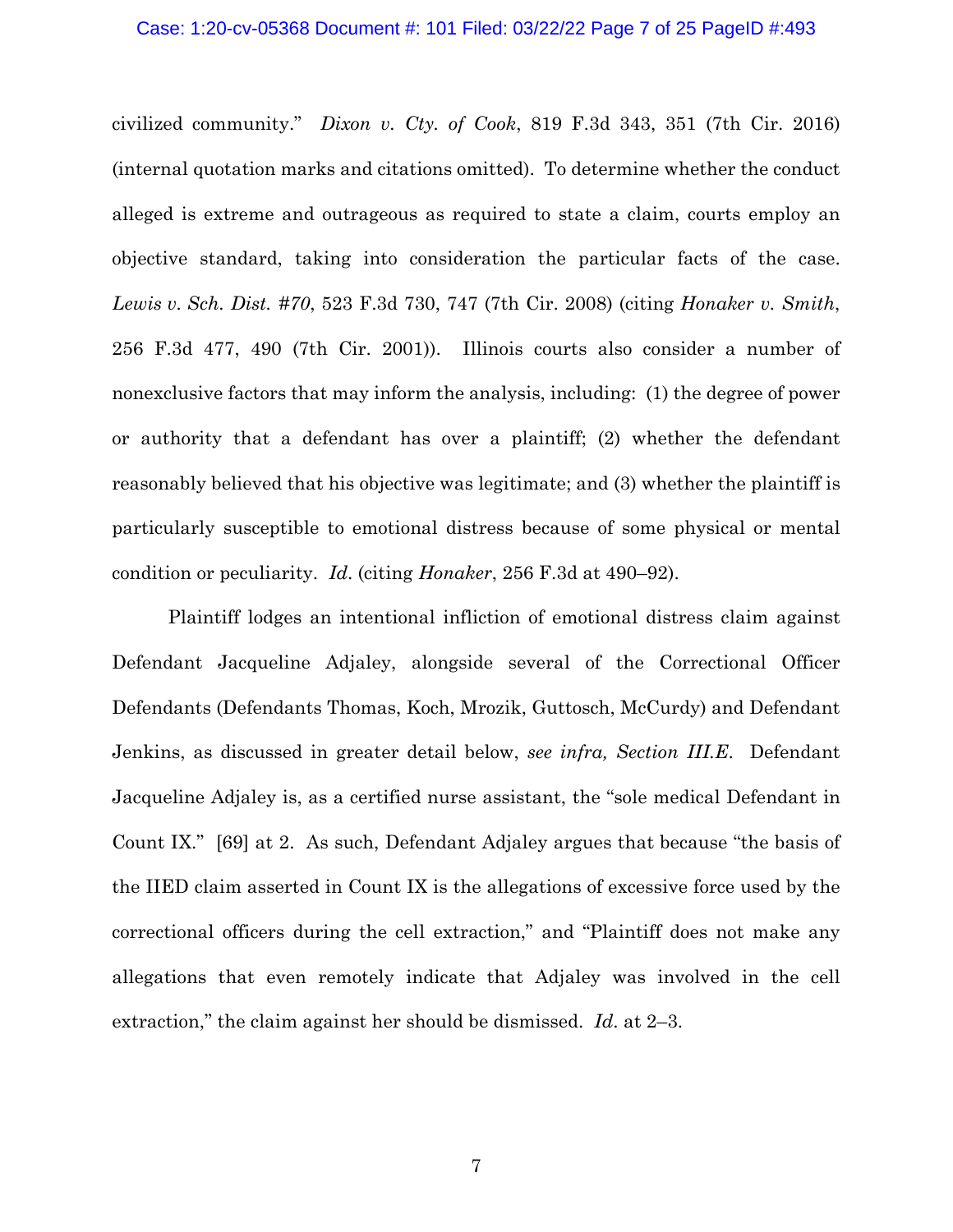### Case: 1:20-cv-05368 Document #: 101 Filed: 03/22/22 Page 8 of 25 PageID #:494

In response, Plaintiff argues that Defendant Adjaley, despite not participating in the forceful cell extraction, nevertheless may be held liable because she "actively stood by and allowed the tactical officer Defendants to strike Plaintiff in his head, and spray him with OC and gas spray for failure to comply with orders." [77] at 7–8. Plaintiff does not argue that "Defendant Adjaley physically abused Plaintiff, but rather that her outrageous conduct, namely allowing Defendants' misconduct against Plaintiff with knowledge of Plaintiff's physical disabilities (thus susceptibility to extreme emotional distress)," is sufficient for tort liability. *Id*. at 7.

But that is not what the complaint says. The complaint's six-paragraph count of IIED focuses solely on the cell extraction: "Defendants' physical abuse including striking him in his head and body, spraying him in his face with OC spray and gas foam spray during a cell extraction when Mr. Bernard was physically incapacitated caused Mr. Bernard extreme emotional distress." [57] ¶ 151. The complaint does not allege that Defendant Adjaley was involved in the cell extraction, nor even that she was present *during* the cell extraction. Instead, the complaint states that Defendants Johnson, Koch, Thomas, Guttosch, Mrozik and McCurdy carried out the cell extraction, following orders from Defendants Mirsky and Berry. [57] ¶¶ 39–41. The complaint does not say that Defendant Adjaley had any involvement at all in the cell extraction.

Plaintiff attempts to hang his hat on one of those six paragraphs; paragraph 150 incorporates all of the preceding paragraphs of the pleadings. *Id.* ¶ 150 ("Mr. Bernard re-alleges and incorporates the preceding paragraphs of this pleading

8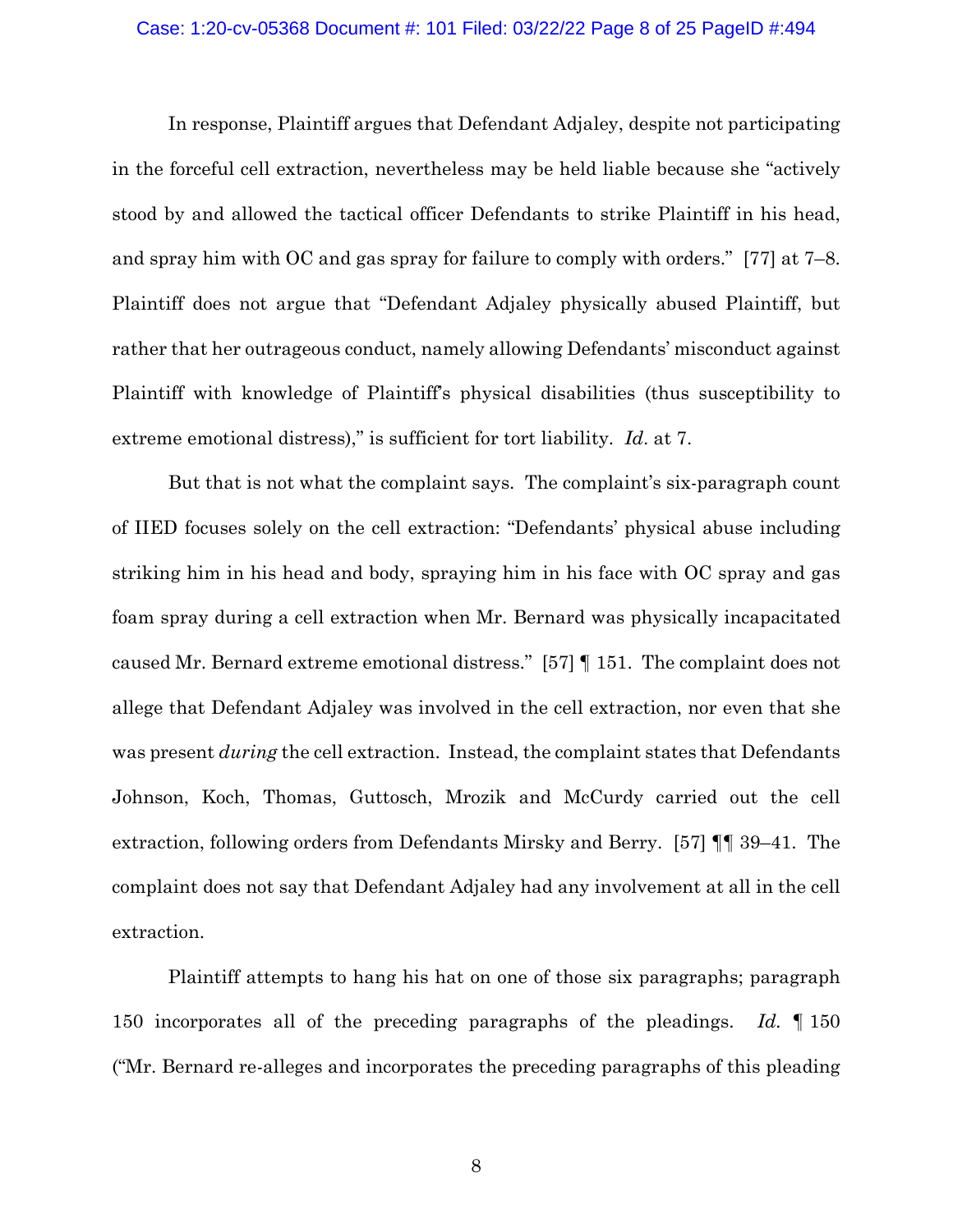#### Case: 1:20-cv-05368 Document #: 101 Filed: 03/22/22 Page 9 of 25 PageID #:495

as if fully alleged herein."). The other allegations in the complaint, at best, suggest that in addition to the Correctional Officers, *some* unnamed medical personnel were present for at least a portion of the cell extraction or the incidents immediately following: Correctional Officer Defendants "as well as the Wexford Health Sources Employees and/or IDOC Health Services did not intervene to stop the abuse." *Id*. ¶ 56; *see also* ¶¶ 60 (faulting Correctional Officer Defendants for failing to "follow the safety protocols to safely move Mr. Bernard or seek any assistance with the medical staff *who were present that day* despite knowledge that Plaintiff required specialized medical attention"); 68 ("*Eventually*, medical staff intervened and reminded the Defendant Correctional Officers that Mr. Bernard is immobile and can only be transferred by medical staff and medical devices."). These allegations still do nothing to suggest that Defendant Adjaley had any personal involvement in the cellextraction and events immediately thereafter.

Plaintiff, in response to Defendants' motion, attempts to reframe his pleading. While the stated basis in the complaint for IIED turns on the forceful cell-extraction, *see id.* ¶ 151 (describing Plaintiff's emotional and physical distress as a result of the forceful cell-extraction), Plaintiff argues that he may hold Defendant Adjaley liable as she "actively stood by and allowed tactical officer Defendants to strike Plaintiff in his head, and spray him with OC and gas spray." [77] at 6. As discussed above, however, Plaintiff's complaint does not contain any allegations that Defendant Adjaley was present during the events of August 27th and, more to the point, Plaintiff's IIED count does not state, much less suggest, this newfound theory of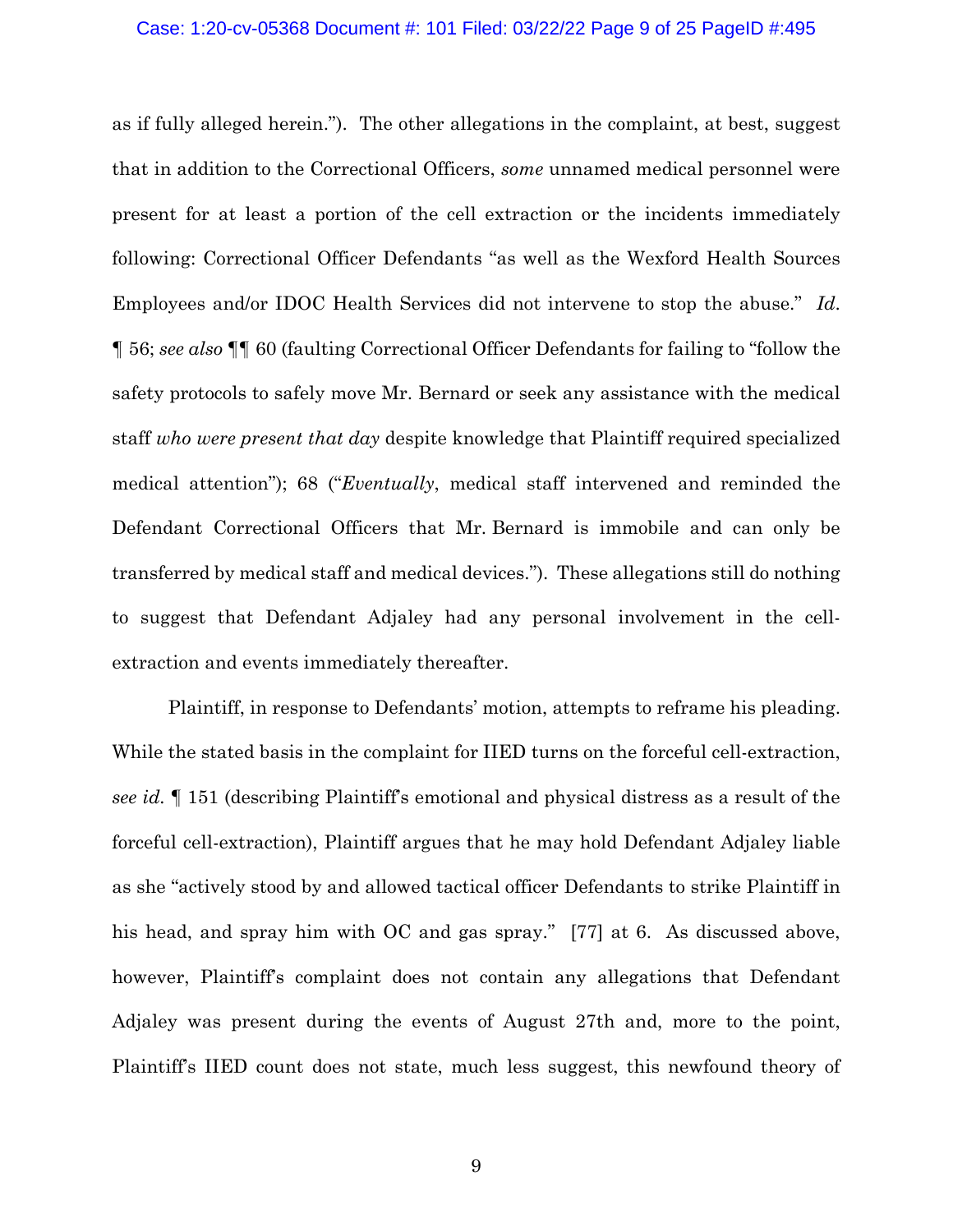#### Case: 1:20-cv-05368 Document #: 101 Filed: 03/22/22 Page 10 of 25 PageID #:496

liability against Defendant Adjaley. *Compare id*. at 6–7, *with* [57] ¶¶ 151–53. Plaintiff's argument that this bystander theory of liability may be found in the encompassing nature of paragraph 150 is unpersuasive. And, while Plaintiff is correct to note that courts in this district have routinely allowed deliberate indifference and failure to provide medical care allegations to bolster an IIED claim, they have done so when the plaintiff's complaint fairly put the defendants on notice of the allegations against them. *See Cruz v. Cook Cty. Sheriff's Off.*, No. 14-CV-7935, 2016 WL 5234592, at \*7 (N.D. Ill. Sept. 22, 2016) (denying motion to dismiss where defendants challenged whether the alleged conduct rose to the level of "extreme and outrageous," rather than the underlying conduct itself); *Piercy v. Whiteside Cty., Ill.*, No. 14 CV 7398, 2016 WL 1719802, at \*8 (N.D. Ill. Apr. 29, 2016) ("The allegations supporting his deliberate indifference claim are sufficient to support his IIED claim, as well." (citing *Awalt v. Marketti*, 74 F. Supp. 3d 909, 942 (N.D. Ill. 2014)). As it stands, Plaintiff's complaint does not fairly put Defendant Adjaley on notice of the claims asserted against her and must be dismissed. *See, e.g., Brooks v. Ross*, 578 F.3d 574, 580–82 (7th Cir. 2009) (explaining that a plaintiff must "put defendants on notice of what exactly they might have done to violate" the plaintiff's rights and "connect specific defendants to illegal acts"). At this early stage, however, the Court dismisses the claim against Defendant Adjaley without prejudice.

## **B. All Counts against Defendant Wexford**

In Count X, Plaintiff raises the doctrine of *respondeat superior* against Defendant Wexford: "Defendant Wexford, as a private corporation acting under color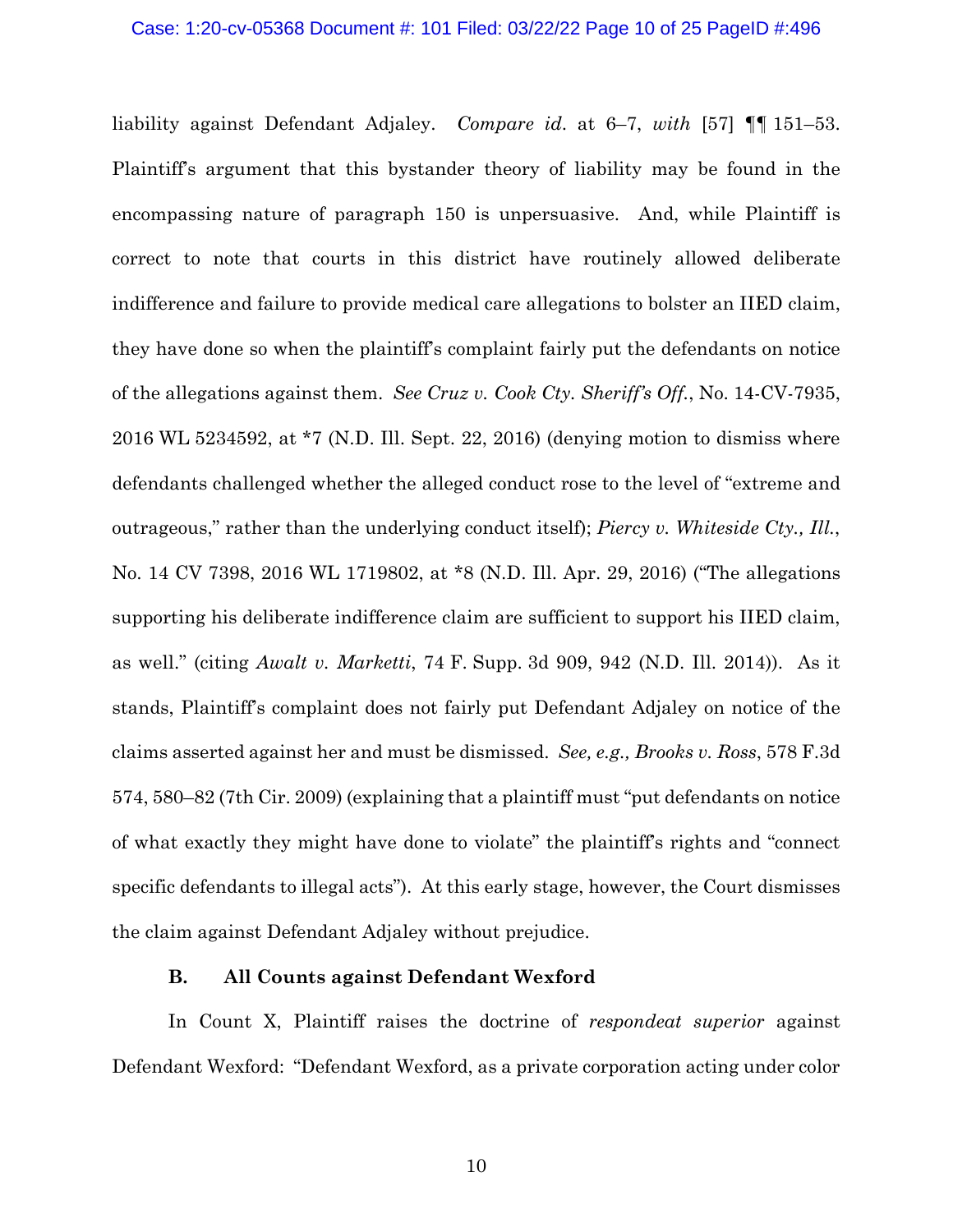of state law, should additionally be held liable under 42 U.S.C. § 1983 for the conduct of its employees acting within the scope of their employment." [57] ¶ 159. To the extent Plaintiff seeks to hold Wexford liable for the federal constitutional violations of Wexford's employees on a *respondeat superior* basis, the Seventh Circuit's law plainly eliminates that possibility: "*Respondeat superior* liability does not apply to private corporations under § 1983." *Shields v. Dep't of Corr.*, 746 F.3d 782, 789 (7th Cir. 2014) (following *Iskander v. Vill. of Forest Park*, 690 F.2d 126, 128 (7th Cir. 1982)); *see also Perez v. Fenoglio*, 792 F.3d 768, 780 (7th Cir. 2015) ("In this circuit, a private corporation cannot be held liable under § 1983 unless it maintained an unconstitutional policy or custom."). While the Seventh Circuit has "questioned whether the rule against vicarious liability should indeed apply to private companies" it nevertheless has chosen to "leave that question for another day." *Collins v. Al-Shami*, 851 F.3d 727, 734 (7th Cir. 2017); *Shields*, 746 F.3d at 789 ("[I]t would take a decision by [the Seventh Circuit] sitting *en banc* or pursuant to Circuit Rule 40(e), or a decision by the Supreme Court to overrule" the existing rule). As other district courts have recognized, "this Court is not in a position to allow [Plaintiff's] *respondeat superior* claim to proceed, although [Plaintiff] may raise the issue on appeal if he so desires." *Taylor v. Wexford Health Sources, Inc.*, No. 15 C 5190, 2016 WL 3227310, at \*7 (N.D. Ill. June 13, 2016) (citing *Reiser v. Residential Funding Corp.*, 380 F.3d 1027, 1029 (7th Cir. 2004) ("[D]ecisions of a superior court are authoritative on inferior courts. Just as the court of appeals must follow decisions of the Supreme Court whether or not we agree with them, so district judges must follow the decisions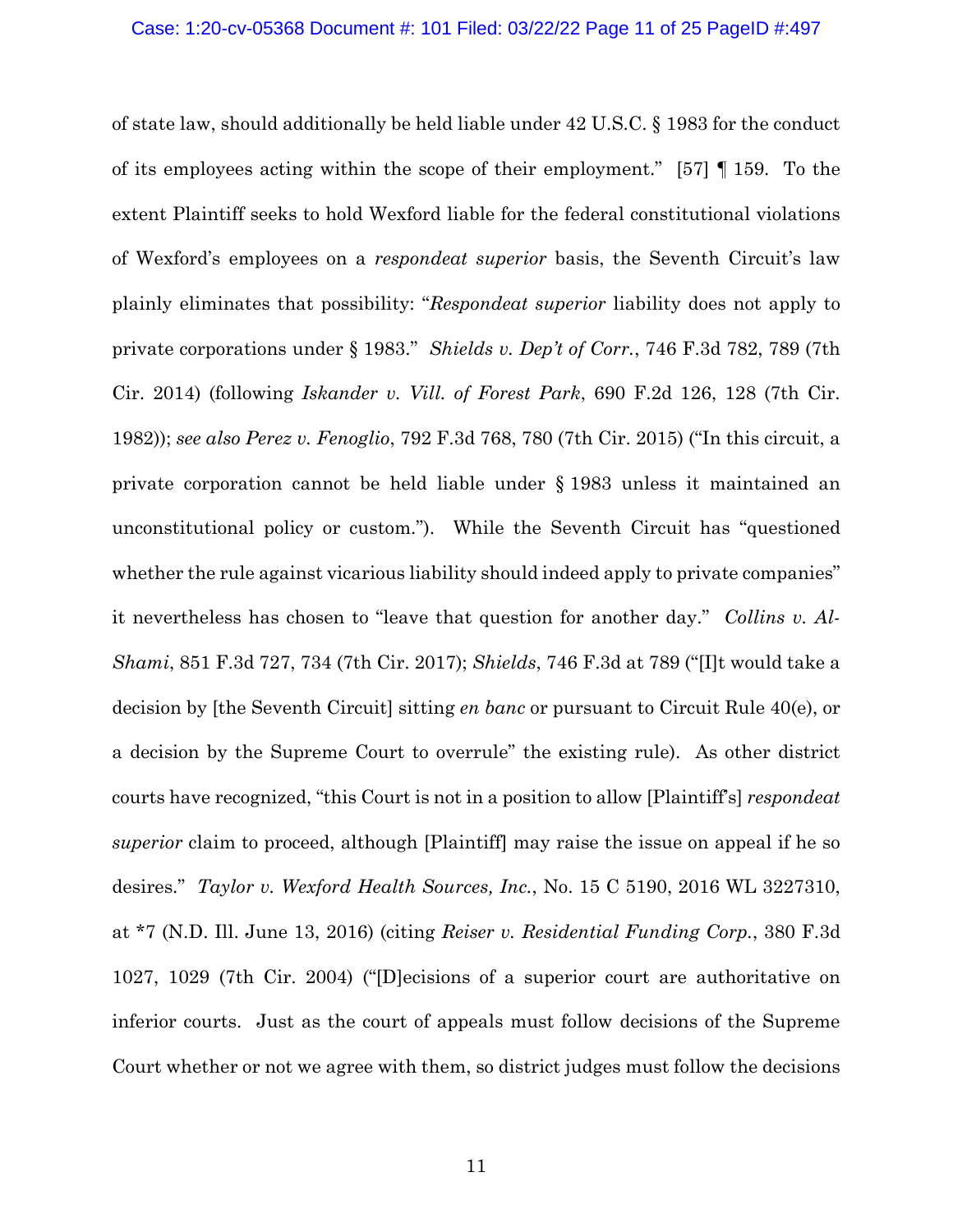#### Case: 1:20-cv-05368 Document #: 101 Filed: 03/22/22 Page 12 of 25 PageID #:498

of this court whether or not they agree.")). Bound by precedent, this Court dismisses with prejudice any claims that Wexford is liable under § 1983 for the conduct of its employees on a *respondeat superior* basis.

That leaves *respondeat superior* liability for Plaintiff's state law IIED claim against Wexford-employee Defendant Adjaley. [57] ¶ 158 ("Defendant Wexford is liable for the actions of its employees acting within the scope of their employment under state law.") Wexford does not argue that *respondeat superior* liability is unavailable with respect to Plaintiff's state law claims. Nevertheless, in view of the Court's finding regarding the IIED allegations against Defendant Adjaley, the Court also grants Defendant Wexford's motion to dismiss Count X, without prejudice, to the extent it seeks to hold Wexford vicariously liable for Defendant Adjaley's state law violations.

### **C. Defendants Pfister and Miles**

## **1. Individual Capacity Claims**

Turning to the Correctional Officer Defendants, Defendants Pfister and Miles seek dismissal of Count II (Cruel and Unusual Punishment), Count IV (Denial of Medical Care), and Count V (Failure to Intervene) as asserted against them. Defendant Randy Pfister is an IDOC employee and the former warden of Stateville; Defendant Sherwin Miles was the assistant warden at Stateville. [57] ¶¶ 13–15. Both Defendants are being sued in their individual and official capacities. *Id*.

The complaint's factual allegations against Defendant Pfister and Defendant Miles are nonexistent. [84] at 4 ("[T]here are no factual allegations made against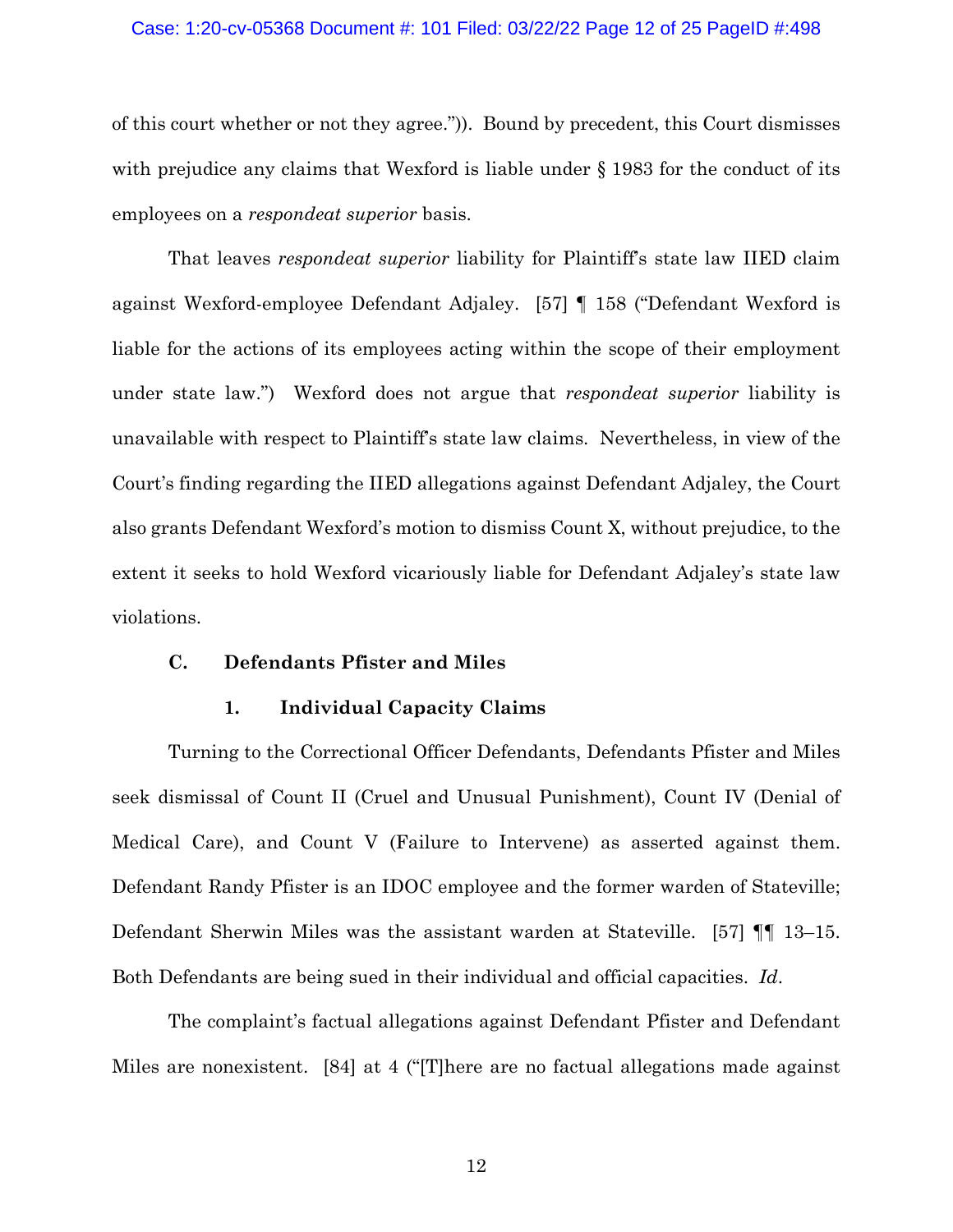### Case: 1:20-cv-05368 Document #: 101 Filed: 03/22/22 Page 13 of 25 PageID #:499

Defendants Pfister or Miles."). In the absence of specific factual allegations supporting the inference that Defendants Pfister and Miles were in some way personally involved in the underlying constitutional deprivation, they cannot be held liable. It is "well established that '[f]or constitutional violations under § 1983 . . . a government official is only liable for his or her own misconduct.'" *Perez*, 792 F.3d at 781 (quoting *Locke v. Haessig*, 788 F.3d 662, 669 (7th Cir. 2015)); *see also Palmer v. Marion Cnty.*, 327 F.3d 588, 594 (7th Cir. 2003) ("In addition to the element of deliberate indifference, § 1983 lawsuits against individuals require personal involvement in the alleged constitutional deprivation to support a viable claim." (citations omitted)).

That does not mean, however, that Plaintiff cannot allege a viable claim. A defendant may be personally liable "if the conduct causing the constitutional deprivation occurs at [his] direction or with [his] knowledge and consent. That is, he must know about the conduct and facilitate it, approve it, condone it, or turn a blind eye." *Gentry v. Duckworth*, 65 F.3d 555, 561 (7th Cir. 1995) (alterations in original) (citations omitted) (internal quotation marks omitted); *Palmer*, 327 F.3d at 594 ("Although direct participation is not necessary, there must at least be a showing that the [defendant] acquiesced in some demonstrable way in the alleged constitutional violation."). Because the Third Amended Complaint is devoid of any such allegations, however, the Court grants the motion to dismiss the claims against Defendants Pfister and Miles. The Court does so without prejudice, but notes that the opportunity to amend in the face of a motion to dismiss is not limitless.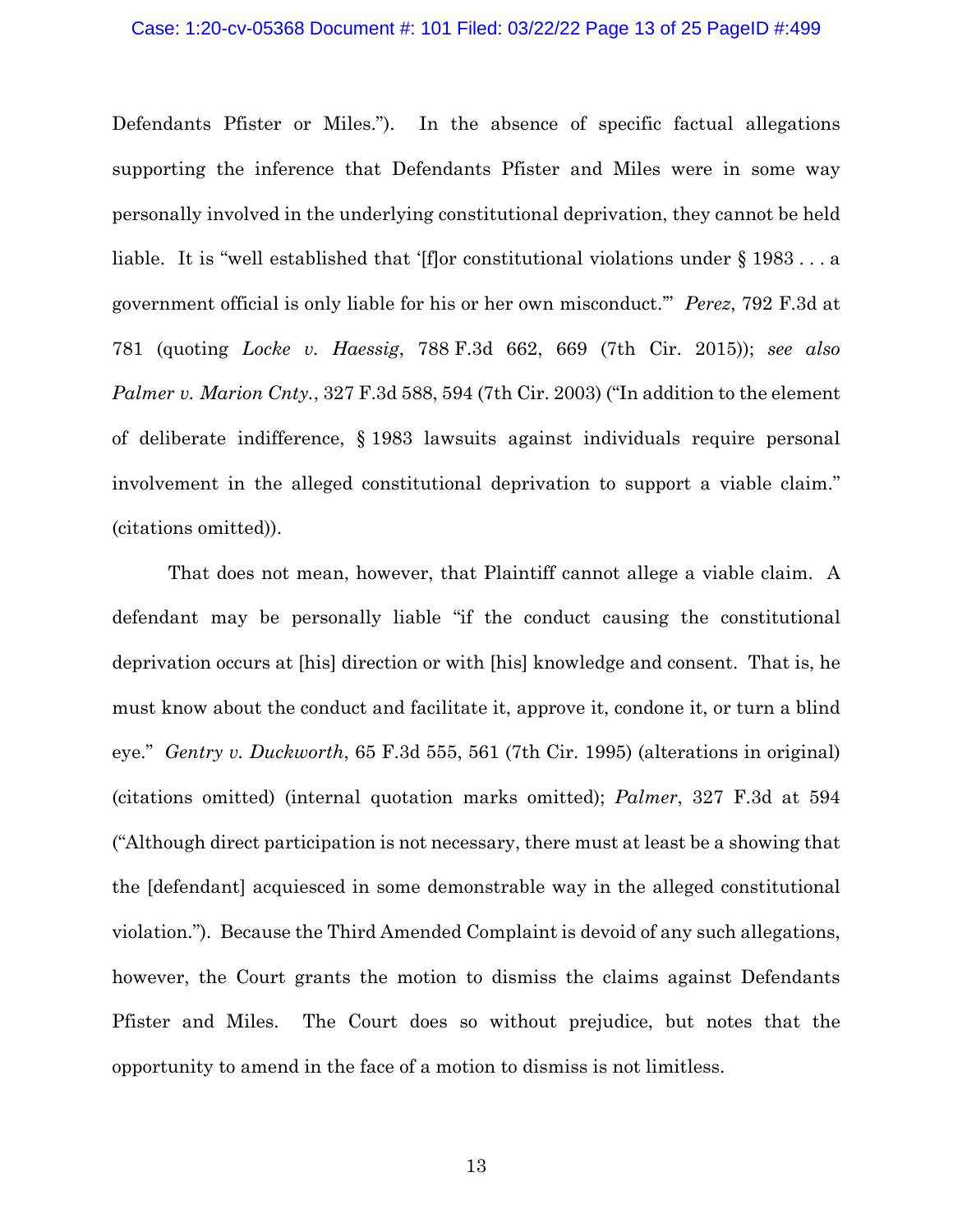# **2. ADA and Rehabilitation Act Claims**

Defendants also move to dismiss Count VI (Violation of the Americans with Disabilities Act) and Count VII (Violation of the Rehabilitation Act) as asserted against Defendants Pfister and Miles. In order to state a claim under the ADA and/or Rehabilitation Act, Plaintiff must allege that: "(1) he is qualified person (2) with a disability and (3) the Department of Corrections denied him access to a program or activity because of his disability." *Jaros v. Illinois Dep't of Corr*., 684 F.3d 667, 672 (7th Cir. 2012). Employees of the Department of Corrections are "not amenable to suit under the Rehabilitation Act or the ADA." *Id*. at 670. The "only proper defendant in a claim under the ADA or Rehabilitation Act is the state agency (or state official acting in his or her official capacity)." *Bradley v. Baldwin*, No. 19-CV-0205-NJR, 2019 WL 1953962, at \*4 (S.D. Ill. May 2, 2019) (dismissing ADA and Rehabilitation claims against prison warden). While Plaintiff may proceed on his ADA and Rehabilitation claims against the IDOC and/or the IDOC Director in his official capacity—in this case Defendant Jeffreys[3](#page-13-0) (the acting IDOC Director, *see* [57] ¶ 12)—Plaintiff may not proceed in his ADA and Rehabilitation claims against Defendant Pfister and Miles.

<span id="page-13-0"></span><sup>3</sup> Defendant Jeffreys assumed the role of acting Director of IDOC, *see* [57] ¶¶ 11–12; [84] at 1 n.1, and is thus automatically substituted in his official capacity for Defendant Baldwin, *see* Fed. R. Civ. P. 25(d); *Venson v. Gregson*, No. 3:18-CV-2185-MAB, 2021 WL 673371, at \*1 (S.D. Ill. Feb. 22, 2021) ("Plaintiff sued John Baldwin as the Director of the Illinois Department of Corrections, in his official capacity only. Baldwin, however, is no longer the IDOC Director; Rob Jeffreys is currently the Acting Director. Pursuant to Federal Rule of Civil Procedure 25(d), a suit does not abate when a party in an official capacity ceases to hold office while the action is pending, but the officer's successor is automatically substituted as a party. Consequently, Rob Jeffreys, in his official capacity, is hereby substituted for John Baldwin as a Defendant in this case.").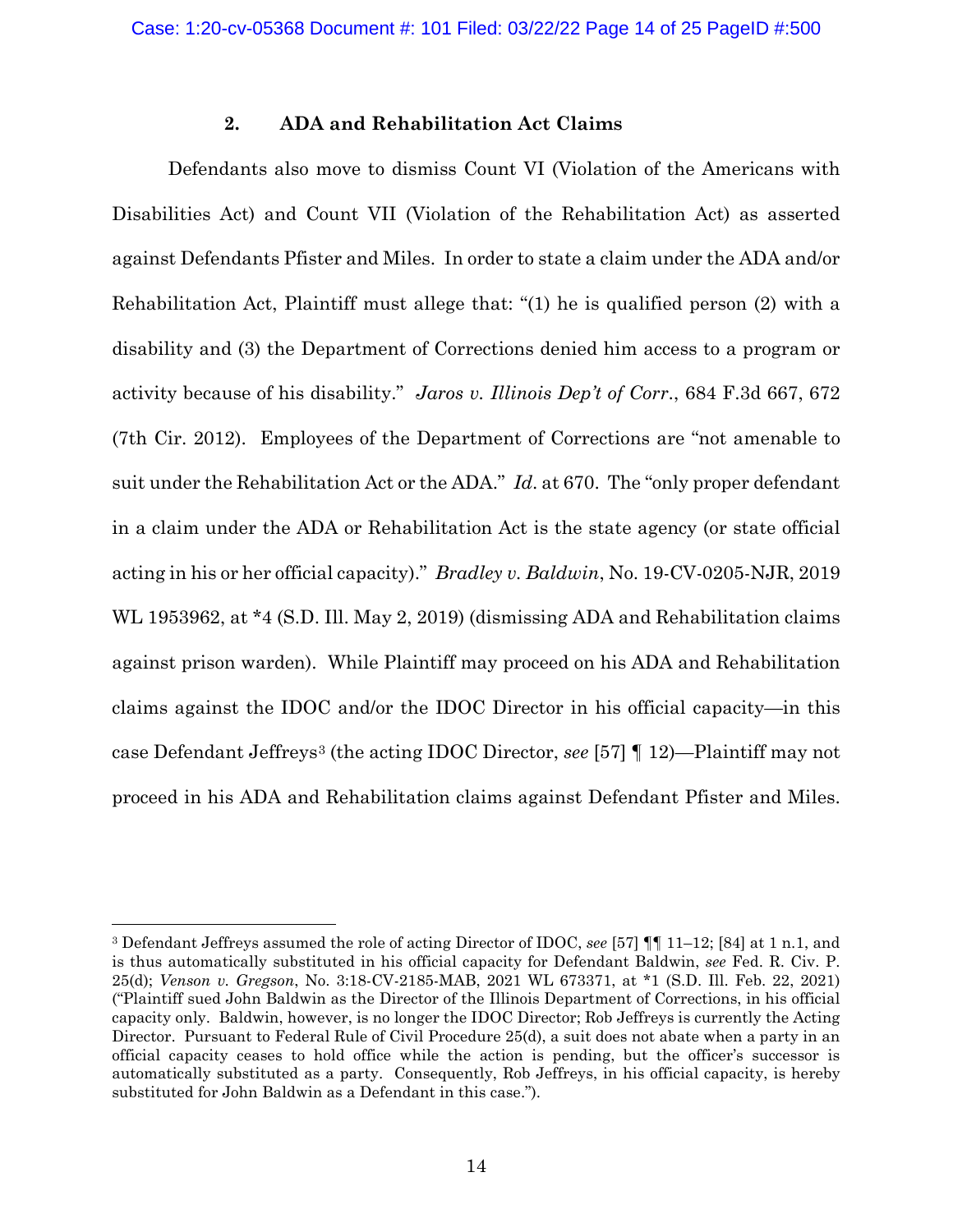Accordingly, the Court dismisses Counts VI and VII against Defendants Pfister and Miles with prejudice. *See also* [93] at 11[.4](#page-14-0)

# **D. Defendant Jeffreys**

In Count III, Plaintiff asserts a claim against Defendant Jeffreys, in his official capacity as the acting Director of IDOC, under *Monell v. Department of Social Services of City of New York*, 436 U.S. 658 (1978). Plaintiff asserts that the IDOC maintains a cell extraction policy that fails to "accommodate for inmates who are physically disabled like Mr. Bernard, and who are unable to comply with the officer's commands to walk to the cell door." [89] at 3; [57] ¶ 105. The alleged cell extraction policy, beyond failing to consider inmate's physical limitations, also fails to "accommodate for those with mental illnesses that similarly might make compliance with the order to cuff up impossible." [89] at 3; [57] **[108.** The alleged policy promotes using physical force, including by way of gas foam and O.C. spray, against those inmates who are unable to comply. [89] at 3 (explaining that "'[f]ailure to comply despite physical limitations will necessarily result' in the inmate being sprayed with O.C. [s]pray and gas foam." (quoting [57] ¶ 105) (alterations in original)). According to the complaint, Plaintiff "fears that he may be subjected to IDOC's cell extraction policy in the future and that will necessarily result in the

<span id="page-14-0"></span><sup>4</sup> Defendant Wilks is named in the complaint, *see* [57] ¶ 14 ("Defendant Justin Wilks is an IDOC employee and the current acting Warden of Dixon where Mr. Bernard currently resides."), but is not subject to any of Plaintiff's claims. Instead, Plaintiff requests an order from this Court enjoining Defendants Jeffreys and Wilks from enforcing IDOC's cell extraction policy against Mr. Bernard, *see id.* at 25 (Prayer for Relief). To the extent Plaintiff asserts violations of the ADA and Rehabilitation Act against Defendant Wilks, the Court dismisses those claims with prejudice, and Plaintiff appears to agree with such a result in his response. *See also* [93] at 4 ("To the extent that Defendants have stated in their respon[se] that the Director of IDOC is the proper defendant for any injunctive relief ordered by this Court, Plaintiff agrees to dismiss Defendant Wilks from counts six and seven as well.").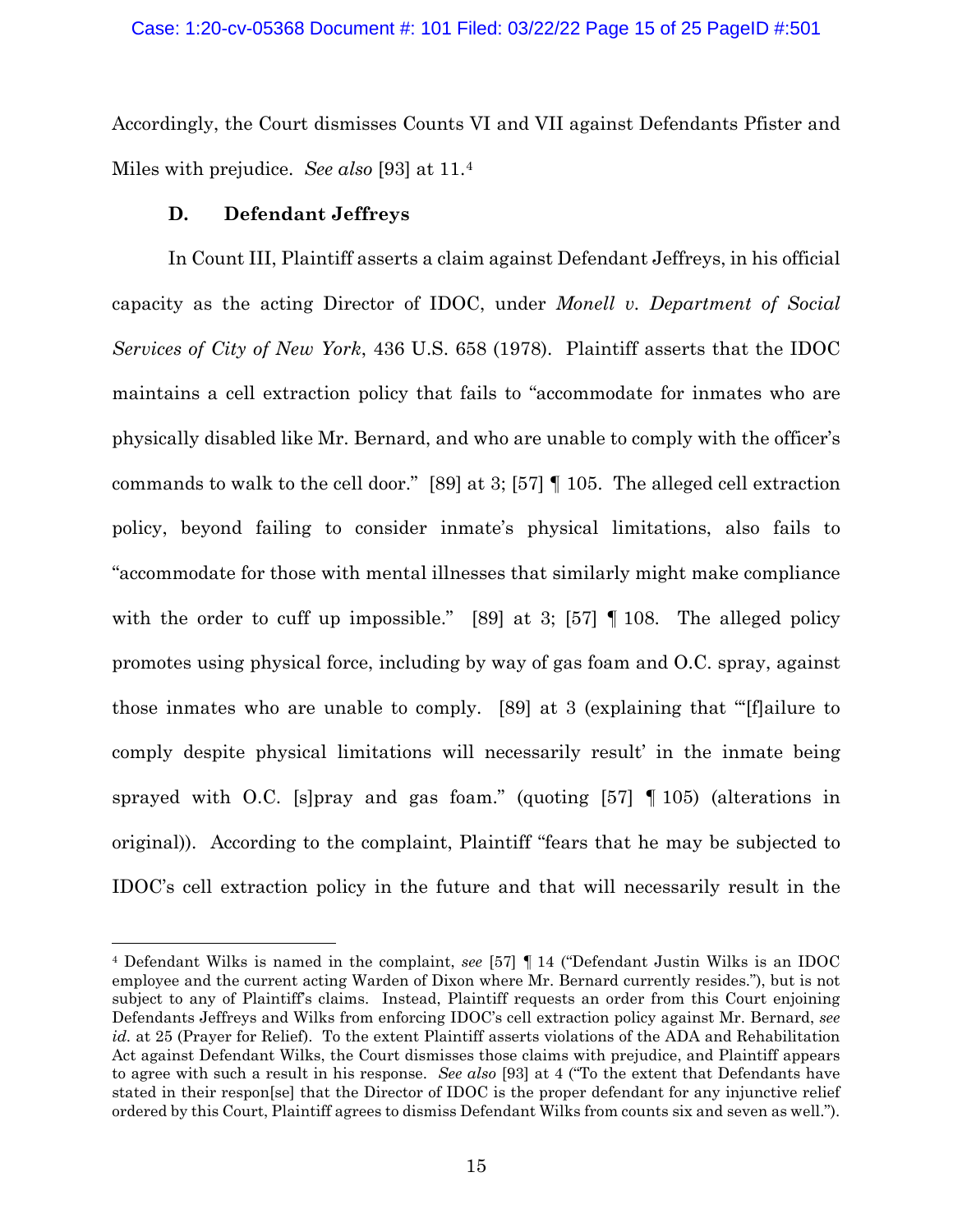#### Case: 1:20-cv-05368 Document #: 101 Filed: 03/22/22 Page 16 of 25 PageID #:502

unnecessary use of O.C. spray and/or gas foam because he will be unable to comply with the officer's order to walk to the cell door." [57]  $\llbracket$  112.

Defendants argue that the claim must be dismissed because a claim against the Director in his official capacity is the same as a claim against the IDOC, and the IDOC is protected from suit by sovereign immunity under the Eleventh Amendment. *See* [84] at 8–9; [93] at 2–3; *see also Norfleet v.* Walker, 684 F.3d 688, 690 (7th Cir. 2012) ("plaintiff sued the defendants in their official capacity, and so the lawsuit is against a state agency"). The Eleventh Amendment generally bars private suits in federal court against a state for monetary damages. *Will v. Mich. Dep't of State Police*, 491 U.S. 58, 66 (1989); *MCI Telecomm. Corp. v. Ill. Bell Tel. Co.*, 222 F.3d 323, 336 (7th Cir. 2000). That immunity extends to state agencies as well and, subject to the *Ex Parte Young* doctrine, to state employees acting in their official capacities. *MCI Telecomm*., 222 F.3d at 336–37 (discussing *Ex Parte Young*, 209 U.S. 123 (1908)). Under the exception outlined in *Ex Parte Young*, the Eleventh Amendment does not bar a lawsuit against an individual state official in their official capacity for an ongoing violation of federal law if the remedy sought is prospective injunctive or declaratory relief. *MCI Telecomm.*, 222 F.3d at 345 ("[A] private party may sue individual state officials in federal court to obtain prospective relief for an ongoing violation of federal law.").

The *Ex Parte Young* doctrine applies in this case. In Count III, Plaintiff explains that he "fears that he may be subjected to IDOC's cell extraction policy in the future," [57] ¶ 112, and requests that this Court enter an order enjoining

16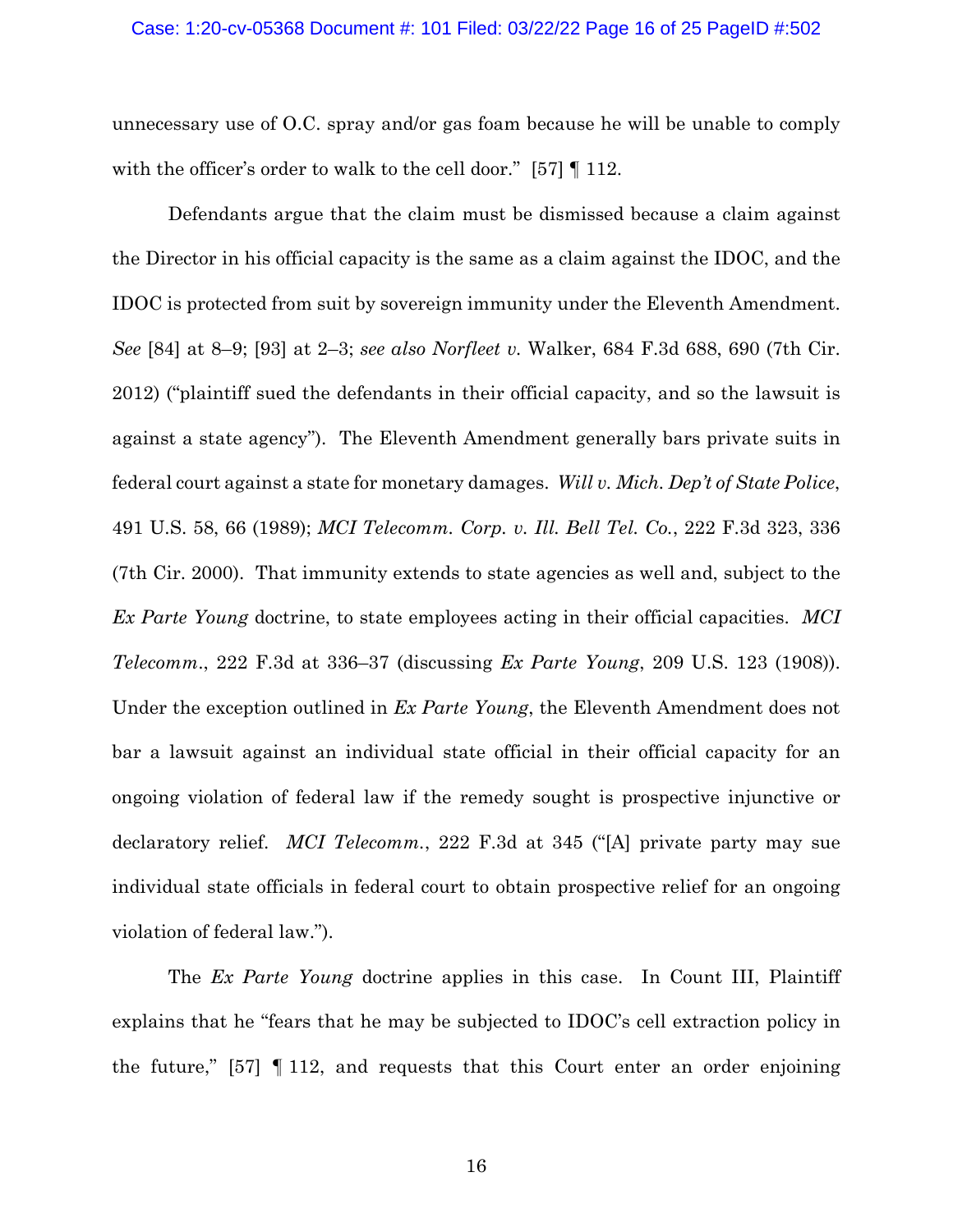### Case: 1:20-cv-05368 Document #: 101 Filed: 03/22/22 Page 17 of 25 PageID #:503

Defendant Jeffreys "from causing Mr. Bernard to be subjected to IDOC's cell extraction policy that requires him to ambulate to the cell door to be handcuffed in the future or that does not account for and accommodate his physical disability and mental illness," *id.* ¶ 4. In this way, Plaintiff seeks prospective relief to address what he alleges is an ongoing violation of his constitutional rights. *See Idaho v. Coeur d'Alene Tribe*, 521 U.S. 261, 298–99 (1997) (Souter, J., dissenting) ("The plaintiff must allege that the officers are acting in violation of federal law, and must seek prospective relief to address an ongoing violation, not compensation or other retrospective relief for violations past." (internal citation and footnote omitted)). Consequently, Plaintiff's *Monell* claim is not barred by operation of the Eleventh Amendment.

Nevertheless, to prevail on his *Monell* claim, Plaintiff "must eventually show that (1) he suffered a deprivation of a constitutional right; (2) as a result of an express policy, widespread custom, or deliberate act of a decision-maker with final policymaking authority, that was; (3) the cause of his constitutional injury." *Shields v. City of Chi.*, No. 12 C 6689, 2018 WL 1138553, at \*3 (N.D. Ill. Mar. 2, 2018) (citing *Glisson v. Ind. Dep't of Corr.*, 849 F.3d 372, 379 (7th Cir. 2017)). While *Monell* claims are not subject to a heightened pleading standard, *see White v. City of Chi.*, 829 F.3d 837, 843–44 (7th Cir. 2016), the Seventh Circuit requires that a plaintiff plead "factual content that allows the court to draw the reasonable inference" that the defendant maintained a policy or custom that caused the alleged constitutional deprivation. *McCauley v. City of Chi.*, 671 F.3d 611, 615 (7th Cir. 2011) (quoting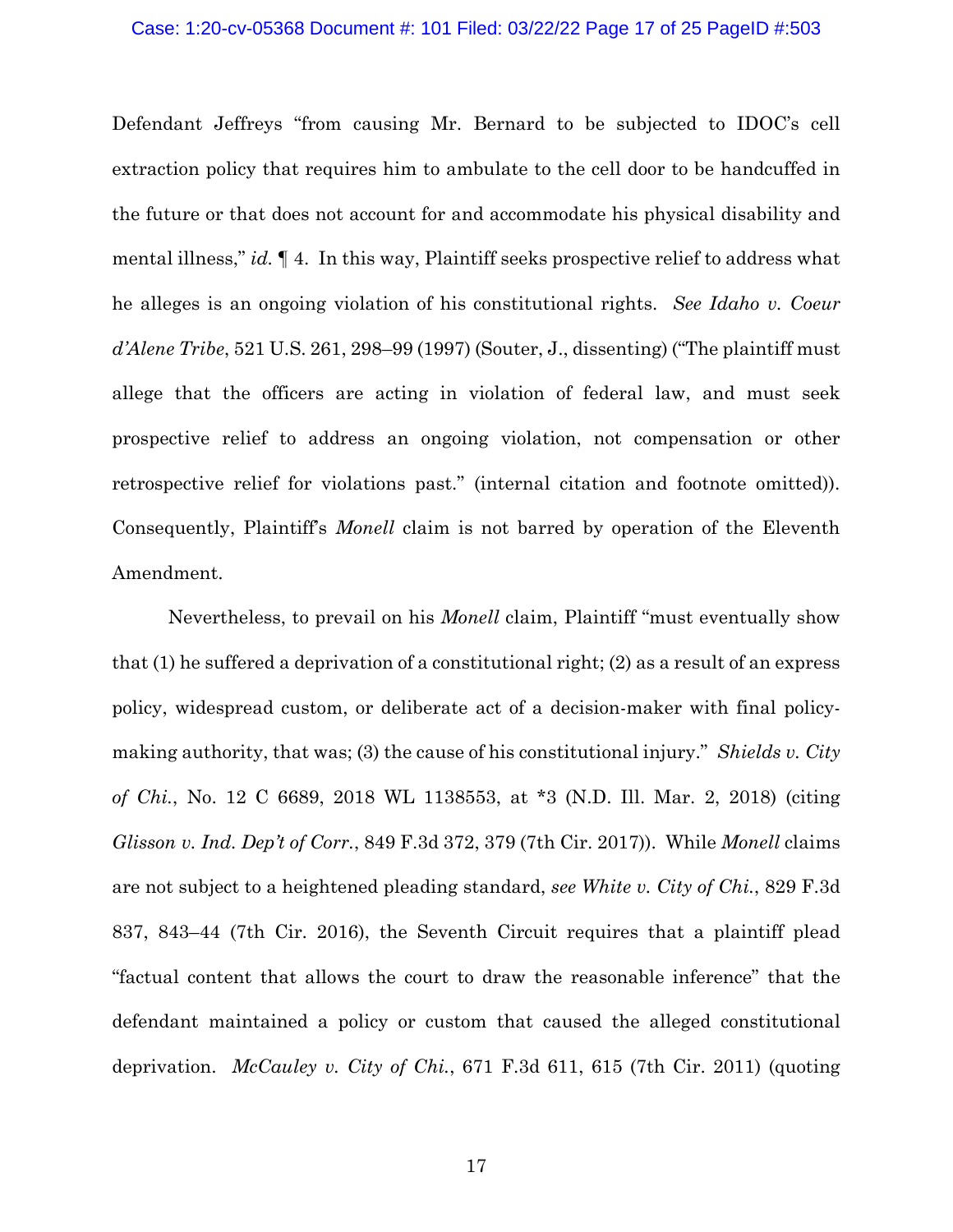*Iqbal*, 556 U.S. at 678). Mere "legal conclusions or elements of the cause of action" must be disregarded. *Id*. at 617. Thus, boilerplate allegations that repeat elements of a *Monell* claim without any further factual content cannot survive a motion to dismiss. *See, e.g.*, *Falk v. Perez*, 973 F. Supp. 2d 850, 864 (N.D. Ill. 2013) ("[B]y alleging 'widespread practices,' 'customs,' and 'unofficial policies,' Plaintiff merely states boilerplate legal conclusions that are the elements of her *Monell* claim."); *Annan v. Vill. of Romeoville*, No. 12 C 3577, 2013 WL 673484, at \*6 (N.D. Ill. Feb. 25, 2013) (holding that an allegations that defendant "maintains a policy by which officers use excessive force to arrest individuals with no probably cause or reasonable suspicion warranting such" was insufficient to state a *Monell* claim); *Sheppard v. Glendale Heights*, No. 11 C 1044, 2011 WL 6102012, at \*4 (N.D. Ill. Dec. 5, 2011) (holding that an allegation that plaintiff was discriminated against on the basis of her sex and race "pursuant to a wide-spread practice" of the defendant was insufficient to state a *Monell* claim). In short, although *Monell* claims "may proceed with conclusory allegations of a policy or practice, some facts must be pleaded to put the defendant on notice of the alleged wrongdoing." *Taylor*, 2016 WL 3227310, at \*4.

That is precisely the problem in this case. Plaintiff alleges that "[o]n information and belief, IDOC has a cell extraction policy that does not accommodate for inmates who are physically disabled like Mr. Bernard, and who are unable to comply with correctional officers' commands to walk to the cell door to be handcuffed" which "necessarily result [s] in O.C. spray and gas foam being used" on those inmates.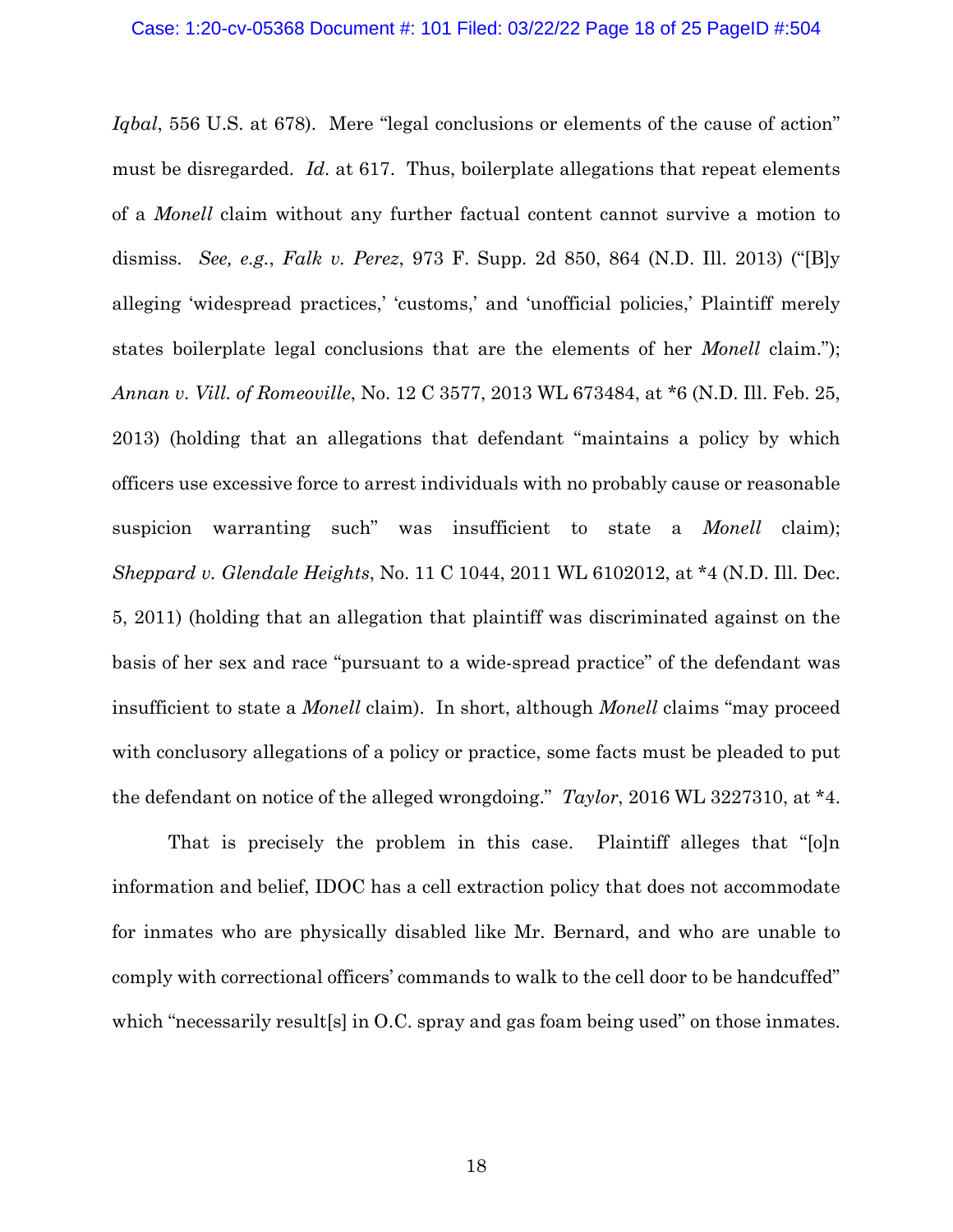[57] ¶¶ 105–107, 77–80.[5](#page-18-0) But Plaintiff's assertions are unsupported by any factual allegations regarding the experience(s) of any other inmates or constitutional violations. Plaintiff offers nothing to suggest, much less support, the existence of the asserted policies beyond Mr. Bernard's own experience. Merely asserting the existence of a "policy," without any factual allegations brings Plaintiff's *Monell* claim within the realm of those routinely dismissed by courts in this District. *See Johansen v. Curran*, No. 15-cv-2376, 2016 WL 2644863, at \*8 (N.D. Ill. May 10, 2016) (conclusory allegations of a policy or practice in support of a *Monell* claim are not factual allegations and do not contribute to the plausibility analysis in the face of a motion to dismiss); *Arita v. Wexford Health Sources, Inc.,* No*.* 15-CV-01173, 2016 WL 6432578, at \*3 (N.D. Ill. Oct. 31, 2016) ("unsupported, boilerplate allegation[s]" cannot survive a motion to dismiss where plaintiff relies on "information and belief" and fails to allege "any facts regarding the experiences of other inmates"); *Taylor*, 2016 WL 3227310, at \*4 ("[Plaintiff] does not allege that any other detainee suffered from similar issues, only including a conclusory reference to other prisoners' experiences at Stateville."); *Winchester v. Marketti*, No. 11-CV-9224, 2012 WL 2076375, at \*4 (N.D. Ill. June 8, 2012) (finding plaintiff's failure to plead "a pattern of similar constitutional violations with any degree of factual specificity" fatal to his *Monell* claim).

<span id="page-18-0"></span><sup>5</sup> In the alternative, Plaintiff also posits, without more, that the IDOC lacks an official policy "for cell extractions to be performed on physically disabled inmates or cell extractions performed on inmates suffering from mental illness or a mental health crisis." *Id*. ¶ 81.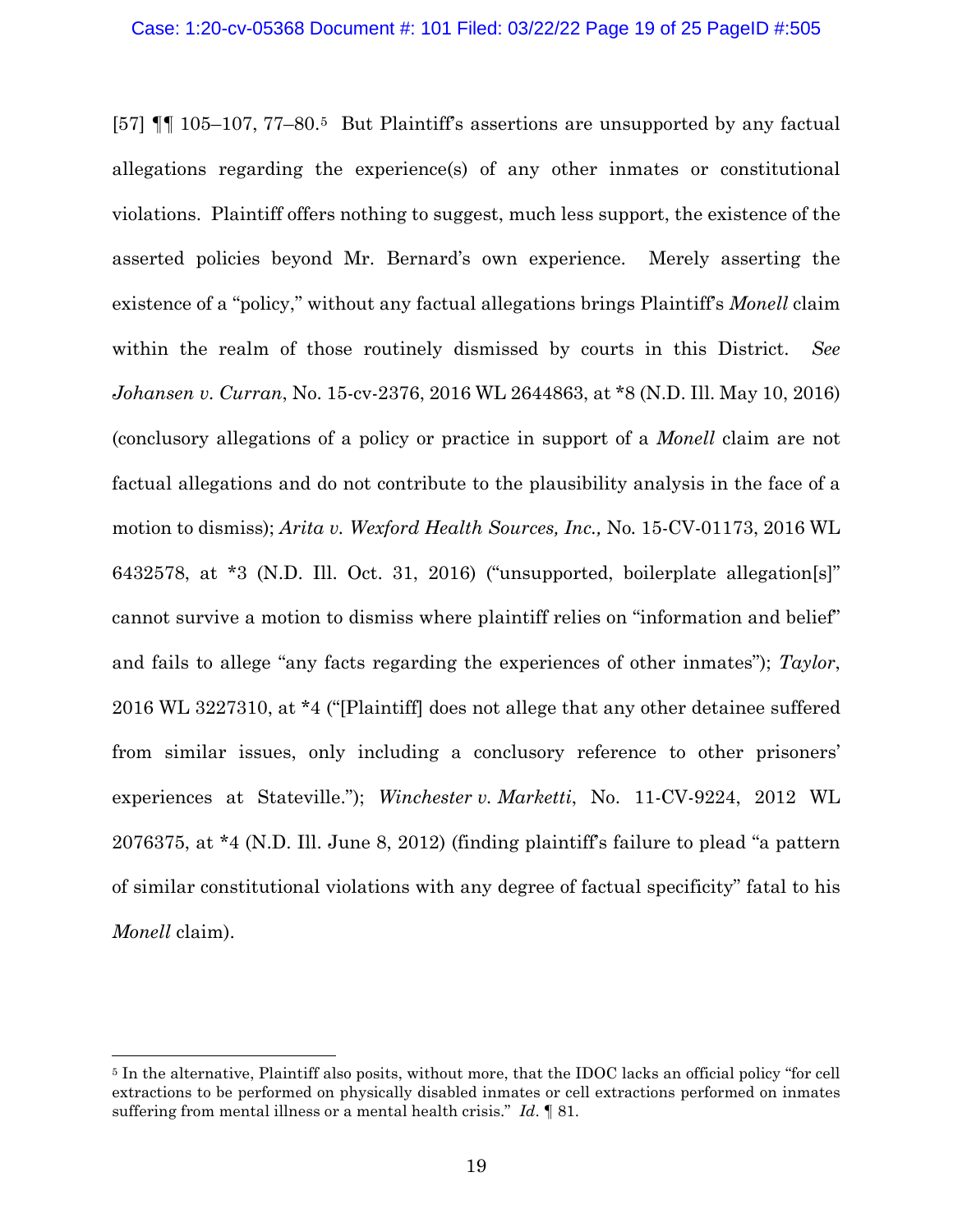In sum, while the Court finds that Plaintiff may proceed in his *Monell* claim against Defendant Jeffreys for prospective injunctive relief under the exception recognized in *Ex Parte Young*, the Court also finds that Plaintiff failed to set forth sufficient factual allegations to support such claims. Accordingly, the Court dismisses Plaintiff's *Monell* claim against Defendant Jeffreys without prejudice.

# **E. State Law Claims Against IDOC Defendants**

Plaintiff asserts two state law claims against Defendants Thomas, Jenkins, Koch, Mrozik, Guttosch, and McCurdy: Willful and Wanton Misconduct (Count VIII) and IIED (Count IX). Defendants move to dismiss both claims based upon sovereign immunity. Under the Illinois State Lawsuit Immunity Act, 745 Ill. Comp. Stat. 5/0.01 *et seq.*, the State of Illinois and its agents are generally immune from suit in any court except the Illinois Court of Claims. *See* 705 Ill. Comp. Stat. 505/8(a) (2020) (the Illinois Court of Claims has "exclusive jurisdiction to hear and determine . . . [a]ll claims against the State founded upon any law of the state of Illinois").[6](#page-19-0) A claim brought against a state employee is deemed a claim brought against the state when "there are (1) no allegations that an agent or employee of the State acted beyond the scope of his authority through wrongful acts; (2) the duty alleged to have been breached was not owed to the public generally independent of the fact of State employment; and (3) where the complained-of actions involve matters ordinarily within that employee's normal and official functions of the State." *Murphy*, 844 F.3d

<span id="page-19-0"></span><sup>6</sup> Under the familiar *Erie* doctrine, the Illinois immunity statute applies to claims in federal court arising under state law. *Murphy v. Smith*, 844 F.3d 653, 656 (7th Cir. 2016) (citing *Erie Railroad v. Tompkins*, 304 U.S. 64 (1938)).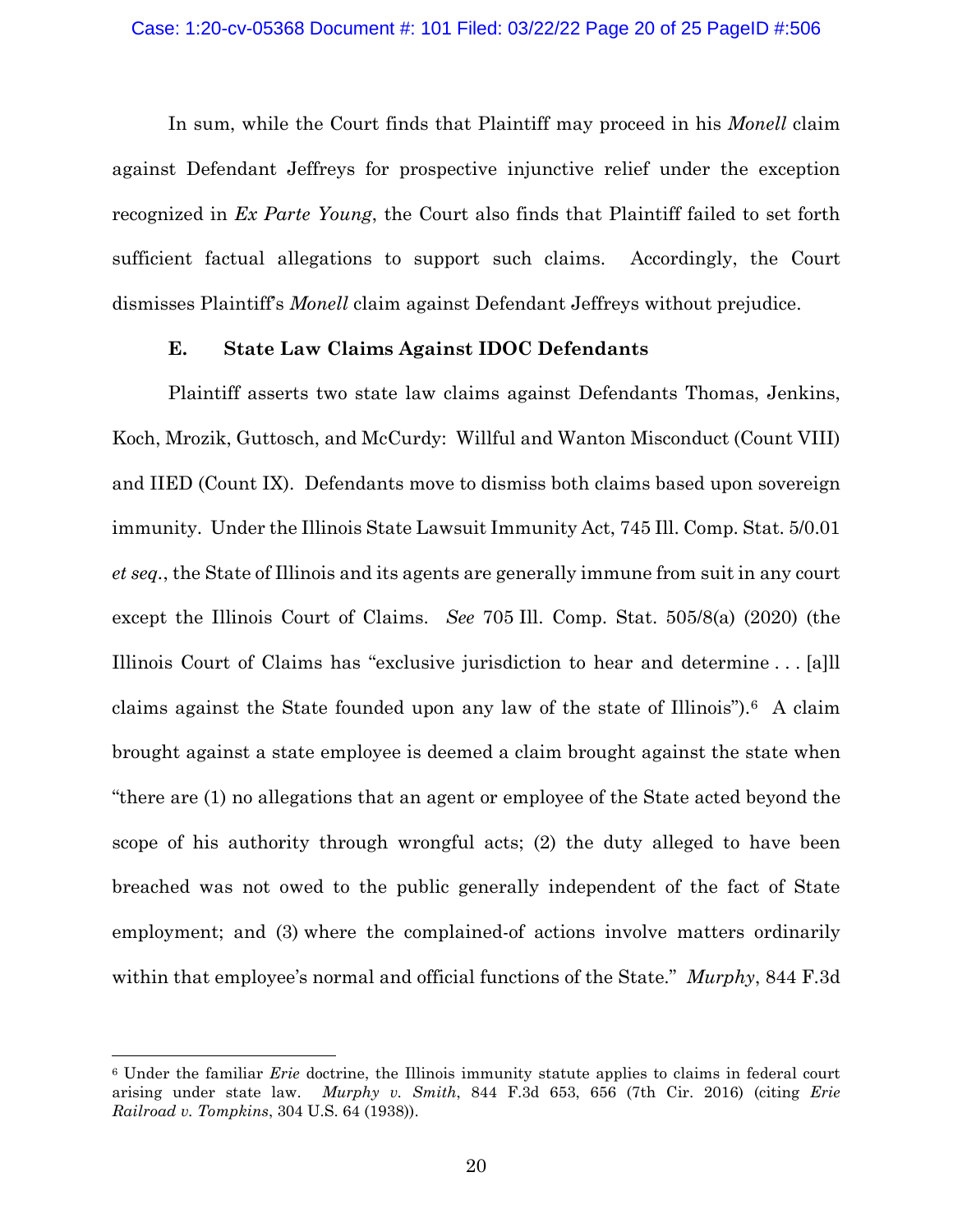# Case: 1:20-cv-05368 Document #: 101 Filed: 03/22/22 Page 21 of 25 PageID #:507

at 658 (citations and internal quotation marks omitted). "The doctrine of sovereign immunity affords no protection, however, when it is alleged that the State's agent acted in violation of statutory or constitutional law or in excess of his authority." *Leetaru v. Bd. Of Trustees of Univ. of Ill.*, 32 N.E.3d 583, 595 (Ill. 2015); *accord Murphy*, 844 F.3d at 658–59. This exception, termed the officer suit exception, "is premised on the principle that while legal official acts of state officers are regarded as acts of the State itself, illegal acts performed by the officers are not." *Murphy*, 844 F.3d at 659 (citation omitted).

While Plaintiff alleges that Defendants acted within the scope of their authority, he also posits that the IDOC Defendants' actions "were rooted in an abuse of power or authority." [57] ¶ 152. Plaintiff's allegations thus raise the issue of whether the IDOC Defendants were acting within the scope of their authority when they resorted to force during the cell extraction. *Taylor*, 2016 WL 3227310, at \*6 (finding an issue of fact where plaintiff alleged both that IDOC officer's actions "were rooted in an abuse of power or authority," and that they acted "within the scope of their employment").

Nevertheless, the "sovereign immunity determination 'does not depend simply upon whether the employee was acting within the scope of his employment when he committed the act in question' but rather 'turns on the *source of the duty* with the breach of which the employee is charged.'" *Id*. (emphasis in original) (quoting *Fritz v. Johnson*, 807 N.E.2d 461, 466 (Ill. 2004)). Here, Plaintiff's IIED claim and willful and wanton misconduct claim against the IDOC Defendants stem from the

21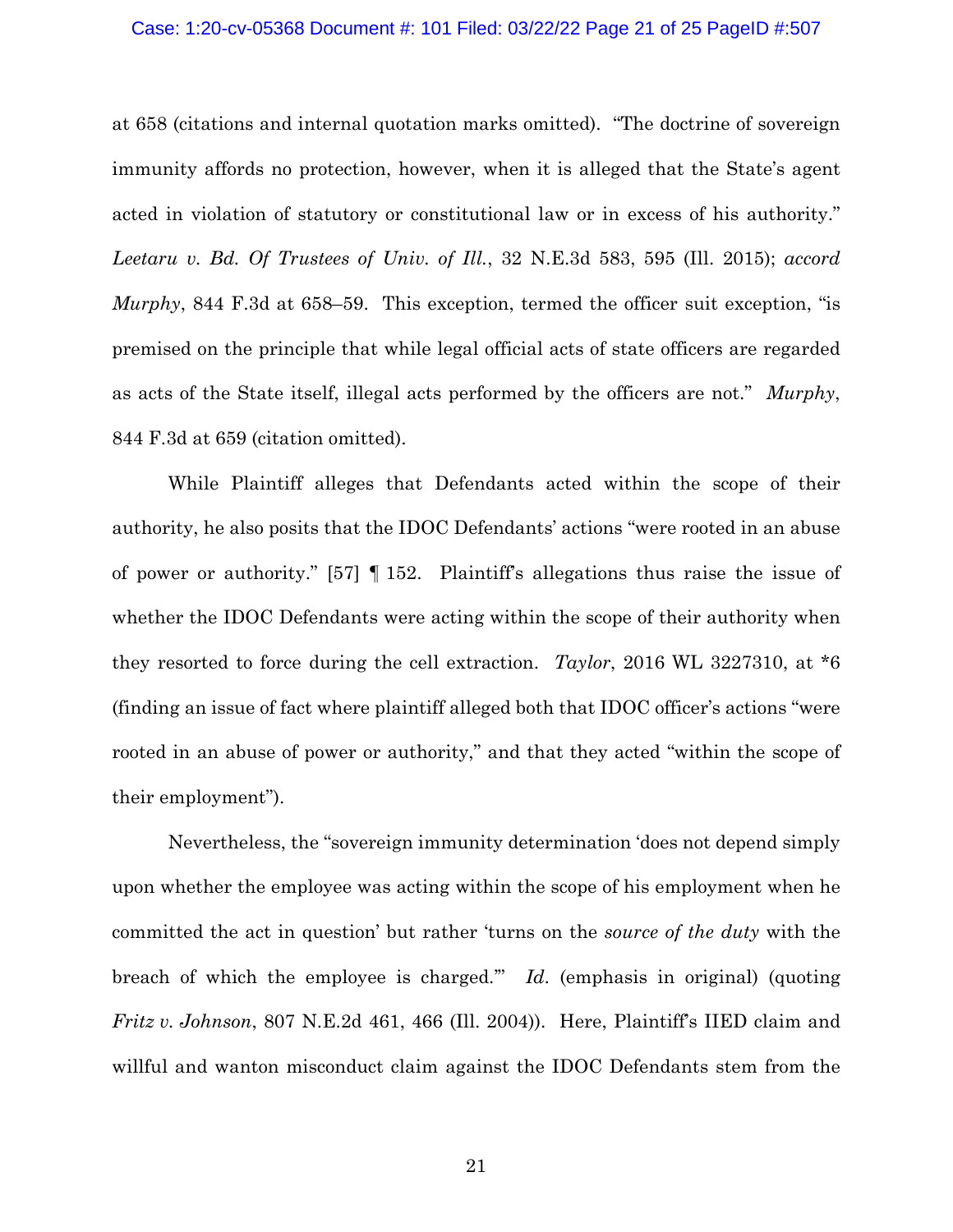officers' use of excessive force (Count I). *See* [57] ¶¶ 151 ("Defendants' physical abuse including striking him in his head and body, spraying him in his face with OC spray and gas foam spray during a cell extraction when Mr. Bernard was physically incapacitated caused Mr. Bernard extreme emotional distress."); 147 ("Defendants' physical abuse, including striking him in his head and body, spraying him in his face with OC spray and gas foam spray during a cell extraction when Mr. Bernard was physically incapacitated, caused Mr. Bernard extreme emotional distress."). Given that Plaintiff alleges that state agents acted in violation of constitutional law, and in excess of their authority, sovereign immunity does not apply. *Taylor*, 2016 WL 3227310, at \*6 (collecting cases).

Defendants nevertheless argue that the Illinois Supreme Court's recent decision in *Parmar v. Madigan* modified the scope of the officer suit exception to sovereign immunity. 106 N.E.3d 1004, 1009 (Ill. 2018). In *Parmar*, the Illinois Supreme Court found that "a complaint seeking to prospectively enjoin such unlawful conduct may be brought in the circuit court without offending sovereign immunity principles" and described the "officer suit exception" as synonymous with "the 'prospective injunctive relief exception.'" *Id*.; *see also Leetaru*, 32 N.E.3d at 611–12 (Burke, J., dissenting) (limiting the officer suit exception to suits seeking to enjoin ongoing violations). Defendants read this language from *Parmar* to curtail the officer suit exception to claims for prospective injunctive relief, not retrospective claims for damages. Not only would Defendants' interpretation of *Parmar* bring the officer suit exception closer to the exception recognized in *Ex Parte Young* discussed above, *see*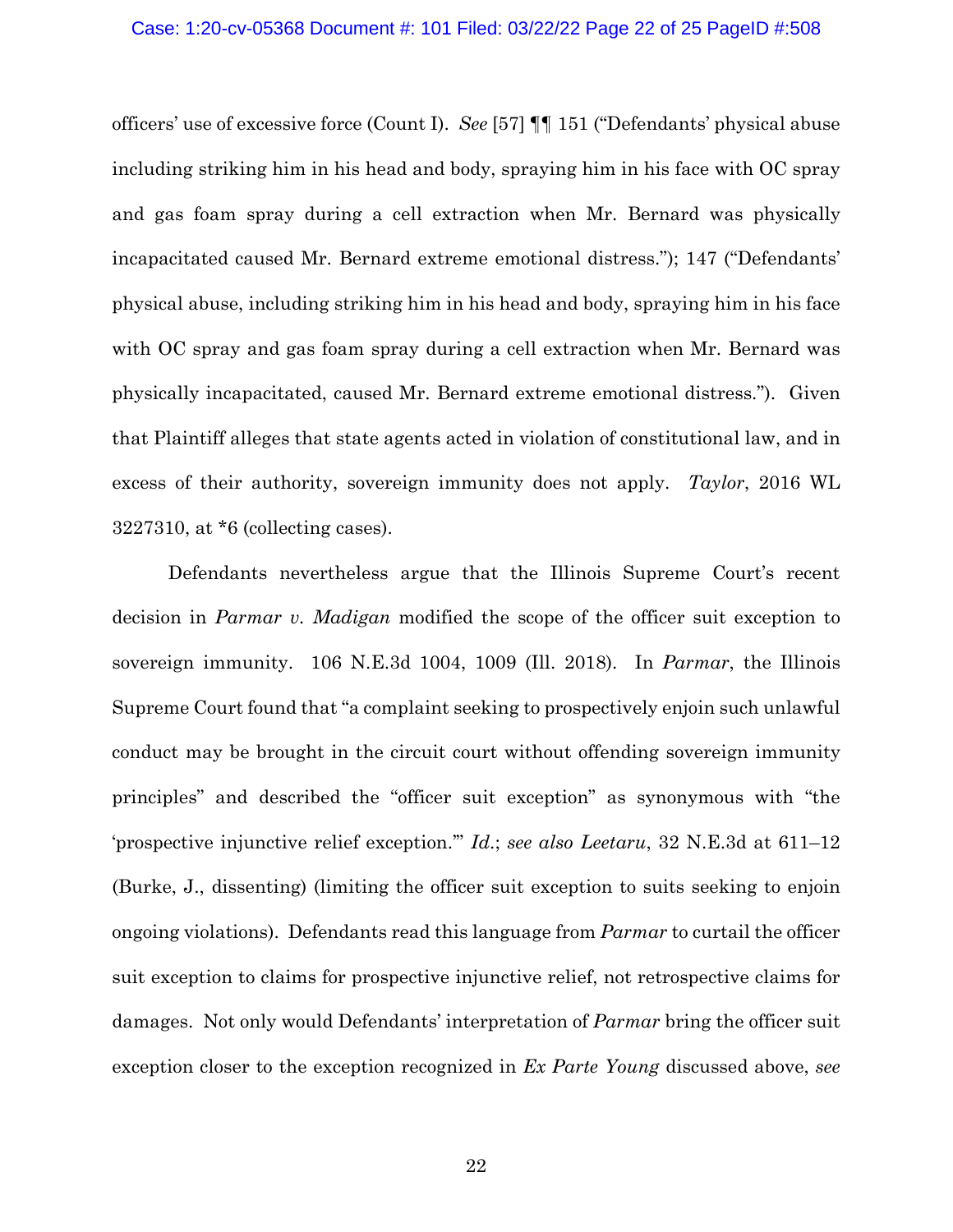*Leetaru*, 32 N.E.3d at 611 (Burke, J., dissenting) (equating the officer suit exception with the exception recognized in *Ex Parte Young*), but it would also suggest that sovereign immunity applies in this case, *see, e.g.*, *Marshall v. Fries*, No. 19 C 55, 2019 WL 4062549, at \*6 (N.D. Ill. Aug. 28, 2019) (citing *Parmar* for the proposition that the officer suit exception "applies only where a plaintiff seeks to prospectively enjoin unlawful conduct, and not where plaintiff only seeks damages for a past wrong"); *Hyzy v. Bellock*, No. 3:18-CV-3039, 2019 WL 1781400, at \*4 (C.D. Ill. Apr. 28, 2019) (same). *But see Mitchell v. Dumais*, No. 20-cv-990, 2021 WL 860359, at \*3 (N.D. Ill. Mar. 8, 2021) (finding, on summary judgment, that "*Parmar* doesn't change the sovereign immunity test. Regardless of the type of violation alleged (tort, statutory, constitutional), what matters for determining whether the claim is against the state is the source of the duty breached."); *Peirick v. Dudek*, No. 20-cv-3013, 2020 WL 6682891, at \*3 (N.D. Ill. Nov. 12, 2020) (explaining that *Parmar* does not abrogate longstanding precedent).

The law on this issue remains unclear. For example, in *T.S. v. County of Cook, Illinois*, the court surveyed recent precedent in this area and, for purposes of interlocutory appeal, concluded that "there are substantial grounds for difference of opinion on the proper interpretation of *Parmar*." No. 16 C 8303, 2021 WL 4992548, at \*6 (N.D. Ill. Oct. 26, 2021). In view of the uncertainty, and the fact that "the Seventh Circuit may be interested in revisiting its decision in *Murphy* in light of *Parmar*," the *T.S.* Court granted Defendants' motion to certify for interlocutory appeal the question of "whether, under Illinois law, the officer suit exception to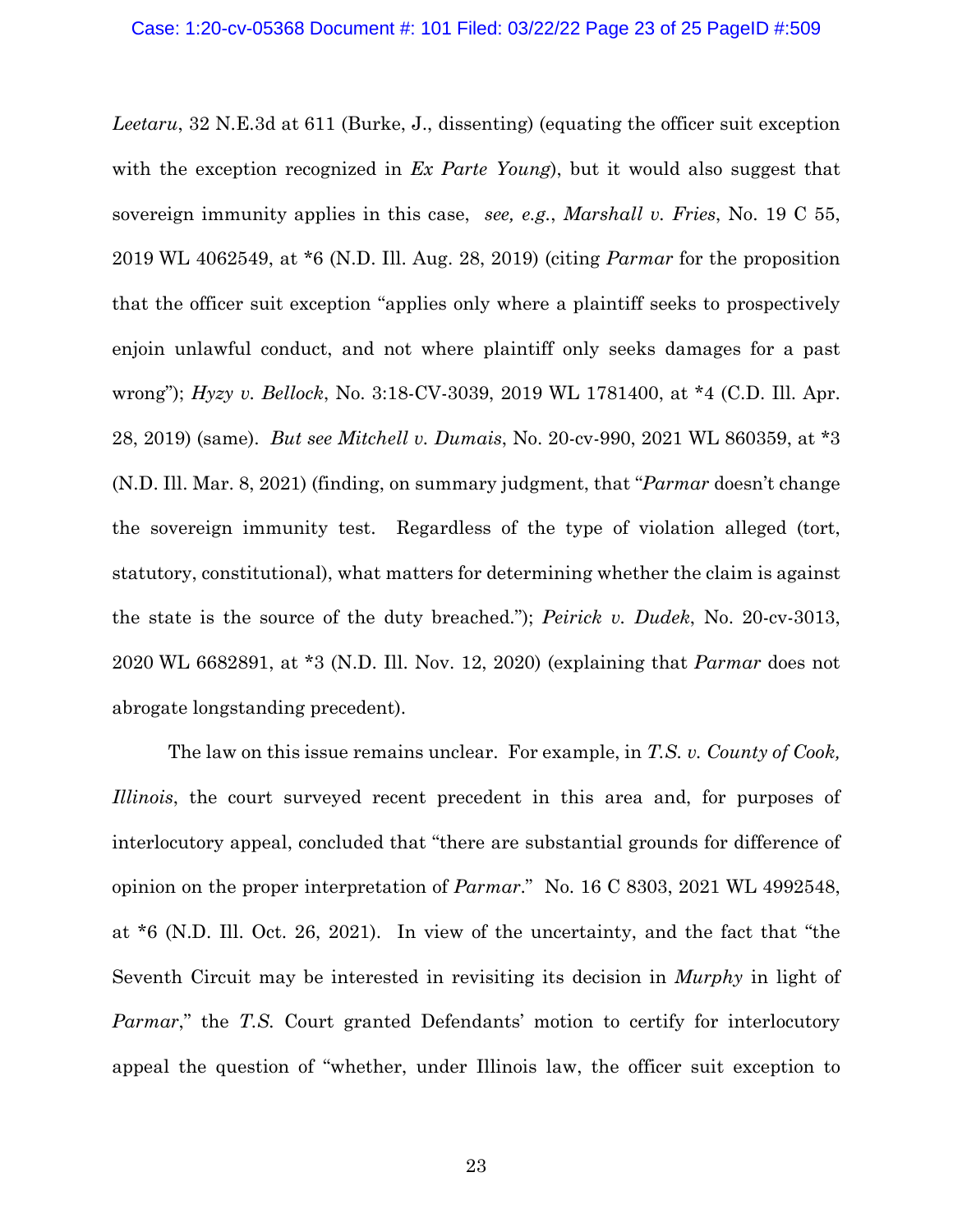### Case: 1:20-cv-05368 Document #: 101 Filed: 03/22/22 Page 24 of 25 PageID #:510

sovereign immunity applies only if a plaintiff seeks to enjoin a continuing violation of statutory or constitutional law." *Id*. at \*6. As of the date of this writing, the Seventh Circuit has not yet ruled on the pending appeal.

At this preliminary stage, the Court declines to dismiss Plaintiff's state law claims against the IDOC Defendants. Here, Plaintiff has alleged that IDOC Defendants' conduct, which serves as the basis for his IIED claim, violated the Eighth Amendment and there is a factual issue concerning whether the IDOC Defendants were acting within the scope of their employment. In the absence of any Seventh Circuit law to the contrary, this Court finds that Plaintiff's allegations survive a motion to dismiss. *See Bentz v. Ghosh*, 718 Fed. App'x. 413, 419 (7th Cir. 2017) (holding state sovereign immunity did not bar state law claim for negligence where the plaintiff alleged the defendants' conduct also constituted deliberate indifference in violation of the Eighth Amendment); *Murphy*, 844 F.3d at 660 (holding state sovereign immunity did not bar state law claim for battery where the plaintiff also alleged and proved the defendants' conduct violated the Eighth Amendment prohibition on excessive force); *Whitlock v. Brueggemann*, 682 F.3d 567, 590 (7th Cir. 2012) (holding state sovereign immunity did not bar state law claims against Illinois State Police defendants where the plaintiff also alleged that the defendants violated his constitutional rights); *Mitchell*, 2021 WL 860359, at \*3 (denying summary judgment on sovereign immunity because a material dispute of fact remained concerning whether state troopers committed acts outside their lawful duties and consequently whether plaintiff's battery claim was against the state).